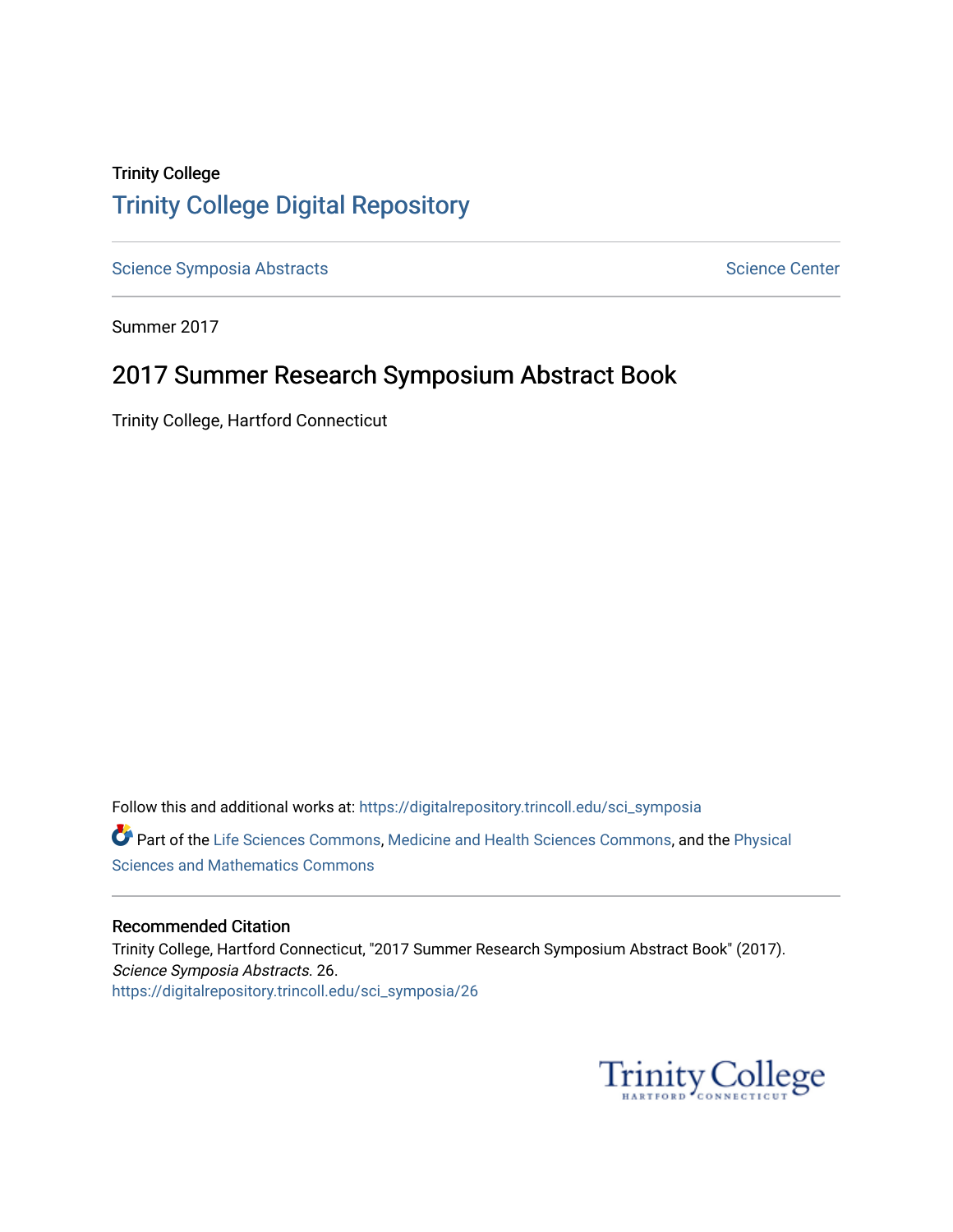# **THIRTEENTH ANNUAL SUMMER RESEARCH SYMPOSIUM TRINITY COLLEGE**

# **TABLE OF CONTENTS**

**Poster # Title**

# **BIOLOGY**

- **1. SPECIALIZATIONS FOR YOLK CELLULARIZATION IN THE LIZARD**  *SCLEROPORUS UNDULATUS* Madeline Barnes '20, Luisa Lestz '19
- **2. BUILDING A SEGMENTED BODY: THE CELL DYNAMICS OF SEGMENTATION AND ELONGATION** Nicole Duan '18
- **3. A NEW SPECIES OF** *DIGENEA* **(RHODOMELACEAE, CERAMIALES) BASED UPON A MOLECULAR ASSESSMENT AND MORPHOLOGICAL OBSERVATIONS OF PLANTS HISTORICALLY KNOWN AS** *D. SIMPLEX* **IN BERMUDA** Bilal Hamzeh '19
- **4. REPLACING A 65 AMINO ACID SERRATE SEQUENCE WITH THE VERTEBRATE HOMOLOG JAGGED TO INVESTIGATE EFFECTS ON NOTCH RECEPTOR ACTIVATION** Tyler Seckar '18
- **5. GENETIC SCREENING FOR GENES INTERACTING WITH SERRATE DURING NOTCH SIGNALING IN** *DROSOPHILA MELANOGASTER* Fabiola Yun '18

# **CHEMISTRY**

**6. TRITYL CATIONS AS TUNABLE CATALYSTS IN DOUBLE ADDITION REACTIONS** Maria Boucher '20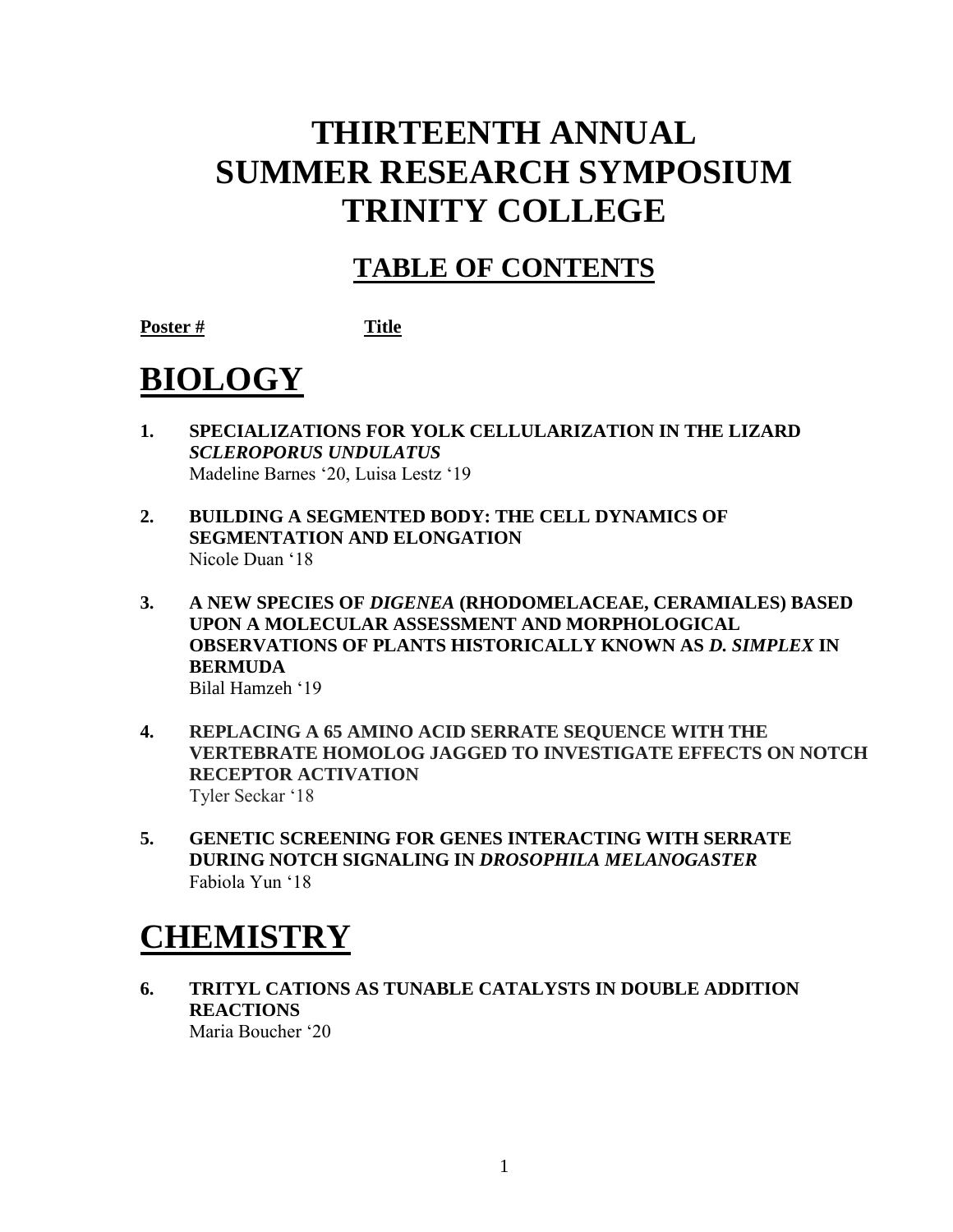### **Poster # Title**

- **7. REDUCING** *DICTYOSTELIUM DISCOIDEUM* **CELL ADHESION IN MICROFLUIDIC DEVICES BY USING SUPPORTED BILAYER COATINGS** Julia R. Clapis '18
- **8. SINGLE CELL ANALYSIS OF REACTIVE OXYGEN SPECIES IN**  *DICTYOSTELIUM DISCOIDEUM* **USING CHEMICAL CYTOMETRY** Jessica Duong '19
- **9. SYNTHESIS OF TURBOMYCIN ANALOUGES FOR THE DEVELOPMENT OF NEW ANTIBIOTICS: MODIFICATION OF THE PHENYL REGION** Matthew Epstein '19
- **10. SYNTHESIS AND CHARACTERIZATION OF PEPTIDE DERIVATIVES OF A CONSTRAINED BIMETALLIC RING SYSTEM** Josephine Frempong '18
- **11. EXTRACTION AND RECOVERY OF ALDEHYDES AND HIGHLY REACTIVE KETONES FROM MIXTURES** Max Furigay '19
- **12. SYNTHESIS AND CHARACTERIZATION OF CYCLIC ORGANOMETALLIC PEPTIDES**

Cosmic Gober '18

- **13. SYNTHESIS OF METALLACYCLIC DIPEPTIDES IN AN ANTI-PARALLEL β-SHEET CONFORMATION THROUGH TUNGSTEN COORDINATION TO TWO ALKYNES** Paul Handali '18
- **14. KETOGENIC DIET INDUCED METABOLIC CHANGES INFLUENCING NEUROPROTECTION IN SH-SY5Y CELLS** Lucy Honeycutt '18
- **15. TRITYL CATION-CATALYZED COMPLEX MOLECULE SYNTHESIS** Vanessa Jones '19
- **16. DETERMINING HOW LOADING METHOD AFFECTS THE METABOLISM OF EXAGENOUS MOLECULES IN INTACT CELLS OF** *DICTYOSTELIUM DISCOIDEUM***: COMPARISON OF PINOCYTOSIS, ELECTROPORATION AND MYRISTOYLATION**

Grigorii Kalminskii '20, Rahuljeet Chadha '20, Allison J. Tierney '17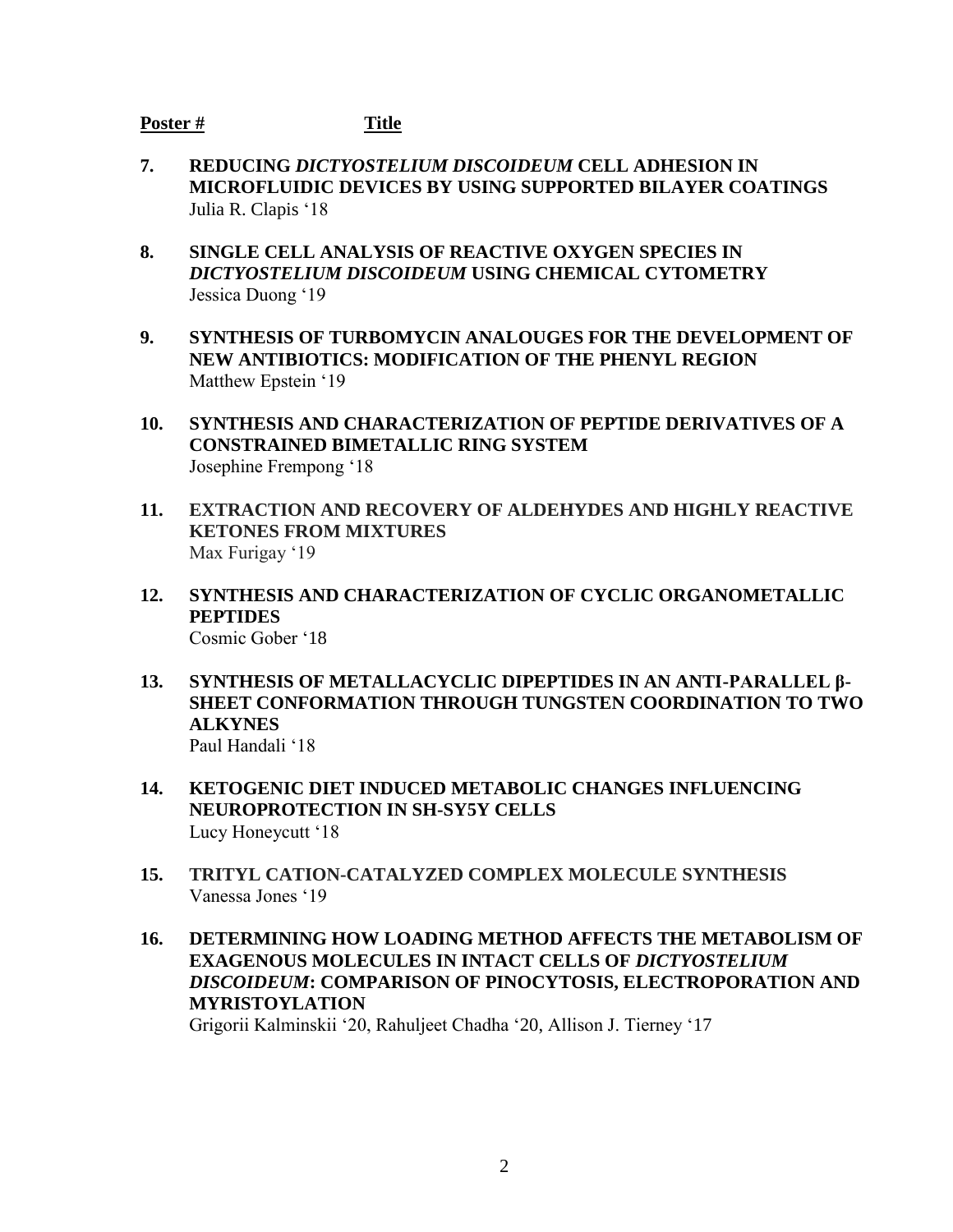## **Poster # Title**

- **17. SYNTHESIS, CHARACTERIZATION AND DETERMINATION OF THE EXHIBITION OF BETA-SHEET CONFORMATION IN AN ORGANOMETALLIC COMPLEX** Thanh Nguyen '19
- **18. SYNTHESIS AND CHARACTERIZATION OF PEPTIDE DERIVATIVES OF A CONSTRAINED BIMETALLIC RING SYSTEM** Michael Phillip '19
- **19. PREPARATION OF FERROCENE-COUPLED ALKYNE COMPOUNDS THAT ADOPT A PROPOSED BETA SHEET CONFORMATION WHEN COORDINATED TO TUNGSTEN** Joseph P. Sanderson-Brown '18

# **COMPUTER SCIENCE**

**20. AAProxy: ANONYMOUS AUTHENTICATION PROXY** Brian Cieplicki '19, Zorawar Moolenaar '20

# **ENGINEERING**

- **21. POWER DELAY PROFILE REALIZATION WITH SIMULATED VEHICLE MOBILITY DATA** Kun Chen '18
- **22. AUTOMATIC DETECTION OF HEART SOUNDS AND CLICKS WITH MURMURS** Kun Chen '18, Fabiana Guajardo '20
- **23. APPLICATION OF NEURAL NETWORKING IN RESPIRATION MONITORING AND APNEA DETECTION** Akrit Mudvari '18, Ahmed Eldmerdash '20
- **24. ANALYSIS OF CHEMICAL KINETICS AND COMBUSTION COMPUTATIONS OF DIMETHYL METHYLPHOSPHONATE (DMMP)**  Alex Sinson '20, Donovan Palmer '20, Farhan Rozaidi '20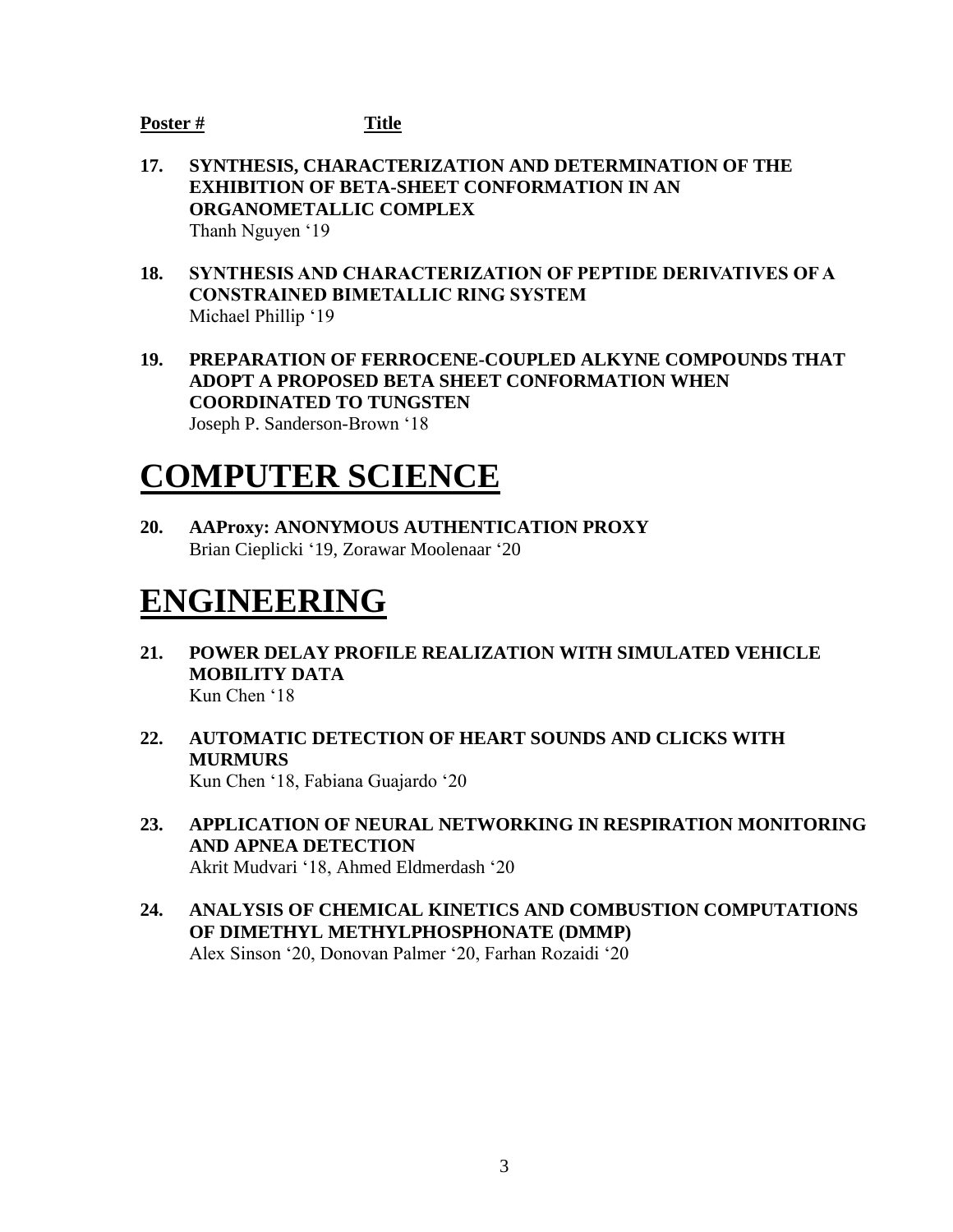# **ENVIRONMENTAL SCIENCE**

- **25. THE EFFECTS OF CLEAR-CUTTING ON SOIL ALUMINUM AND CALCIUM LEVELS IN THE WHITE MOUNTAIN NATIONAL FOREST, NEW HAMPSHIRE AND MAINE** Jack Agosta '17, Kevin Oleskewicz '19
- **26. CHARACTERIZING HOW SUNLIGHT IMPACTS THE EFFICACY OF CURRENT OIL SPILL RESPONSE TOOLS**  Cassia Armstrong '18
- **27. ACCUMULATION OF HEAVY METALS IN GREATER HARTFORD AREA PONDS** Shane McLaughlin '19, Brendan Lynch '20, Anna Maria Imwalle '20
- **28. THE EFFECT OF MERCURY POLLUTION ON TERRESTRIAL VASCULAR PLANTS** Joseph Ruggiero '19

# **MATHEMATICS**

- **29. CRAZY BIFURCATIONS: BIFURCATION AND STABILITY ANALYSIS IN A NONLINEAR MASS-SPRING SYSTEM** Alison Adamski '19
- **30. MODELING RESOURCE FLOWS WITH STATE-DEPENDENT RANDOM WALKS ON NETWORKS** Sabina Adhikari '19
- **31. SYNCHRONIZATION IN NONLINEAR HARMONIC OSCILLATORS**  Yesenia Garcia Balbuena '19, Daniel Melesse '20, Fumihiro Tamada '20
- **32. SPECTRAL ANALYSIS ON GRAPHS RELATED TO THE BASILICA JULIA SET** Samantha Jarvis '19
- **33. CHAOTIC DYNAMICS OF ASYMMETRIC COUPLED OSCILLATOR COMMUNITIES** Ryan Tassan '18, Matthew Bicknese '20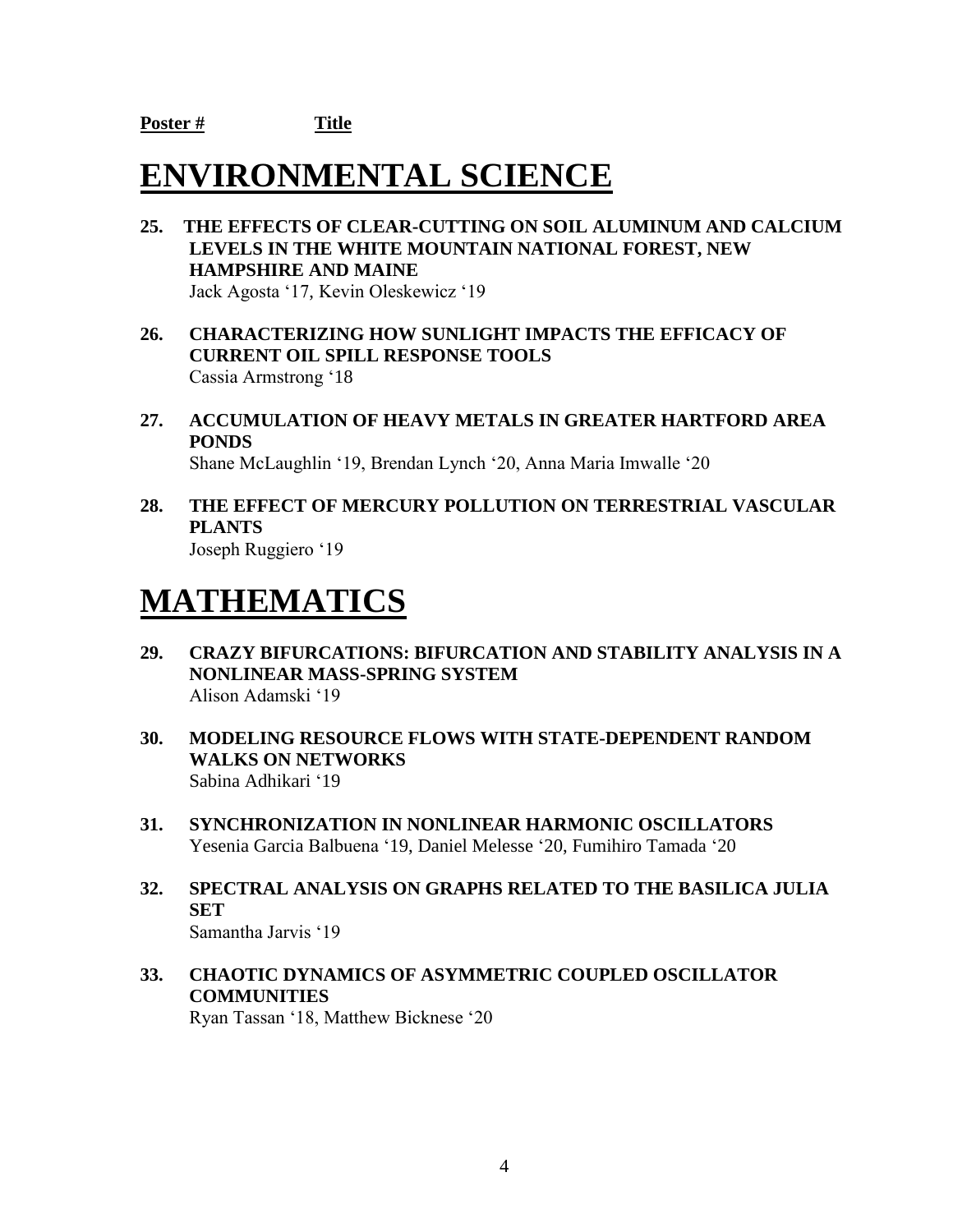# **NEUROSCIENCE**

- **34. LONG-TERM BEHAVIORAL EFFECTS OF PRENATAL EXPOSURE TO THE KETOGENIC DIET**  Amro M. Arqoub '18
- **35. ANALYZING THE EFFECTS OF COCAINE AND A KETOGENIC DIET ON BRAIN NEUROTRANSMITTER CONTENT IN RATS** Ahmad Chughtai '20
- **36. THE KETOGENIC DIET SHIFTS CEREBROSPINAL METABOLOME AND HAS DIFFERENTIAL EFFECTS IN RESPONSIVE VS. NON-RESPONSIVE PEDIATRIC EPILEPSY PATIENTS**  Natalie R. Freedgood '18
- **37. THE MEDIAL PREFRONTAL CORTEX- BASOLATERAL AMYGDALA CONNECTION** Tom Gitchell '18, Natalie Bruno '20
- **38. TREATMENT MODULES FOR PROSPECTIVE MEMORY TRAINING POST TBI** Anna Hackett '20, Anna Lee '20
- **39. EFFECTS OF THE KETOGENIC DIET ON BEHAVIORAL RESPONSES TO COCAINE IN MALE AND FEMALE RATS** Meghan Lees '18
- **40. ANALYZING THE EFFECTS OF PROBIOTICS ON SUPEROXIDE PRODUCTION BY HUMAN NEUROBLASTOMA CELLS** Morgan McKeown '20
- **41. CONCENTRATION-DEPENDENT ASCORBIC ACID DECREASES CELL VIABILITY IN UNDIFFERENTIATED SH-SY5Y CELL LINE** Georgia M. Mergner '18
- **42. KETOGENIC DIET IMPACT ON SOCIAL & REPETITIVE BEHAVIORS IN AN AUTISM MODEL OF MICE** Mira Nakhle '20, Roxana Alvarez '20
- **43. THE EFFECTS OF KETOGENIC DIET ON APOMORPHINE-INDUCED STEREOTYPED MOTOR BEHAVIOR IN MICE** Lillian Russo-Savage '18, Khaoula Ben Haj Frej '18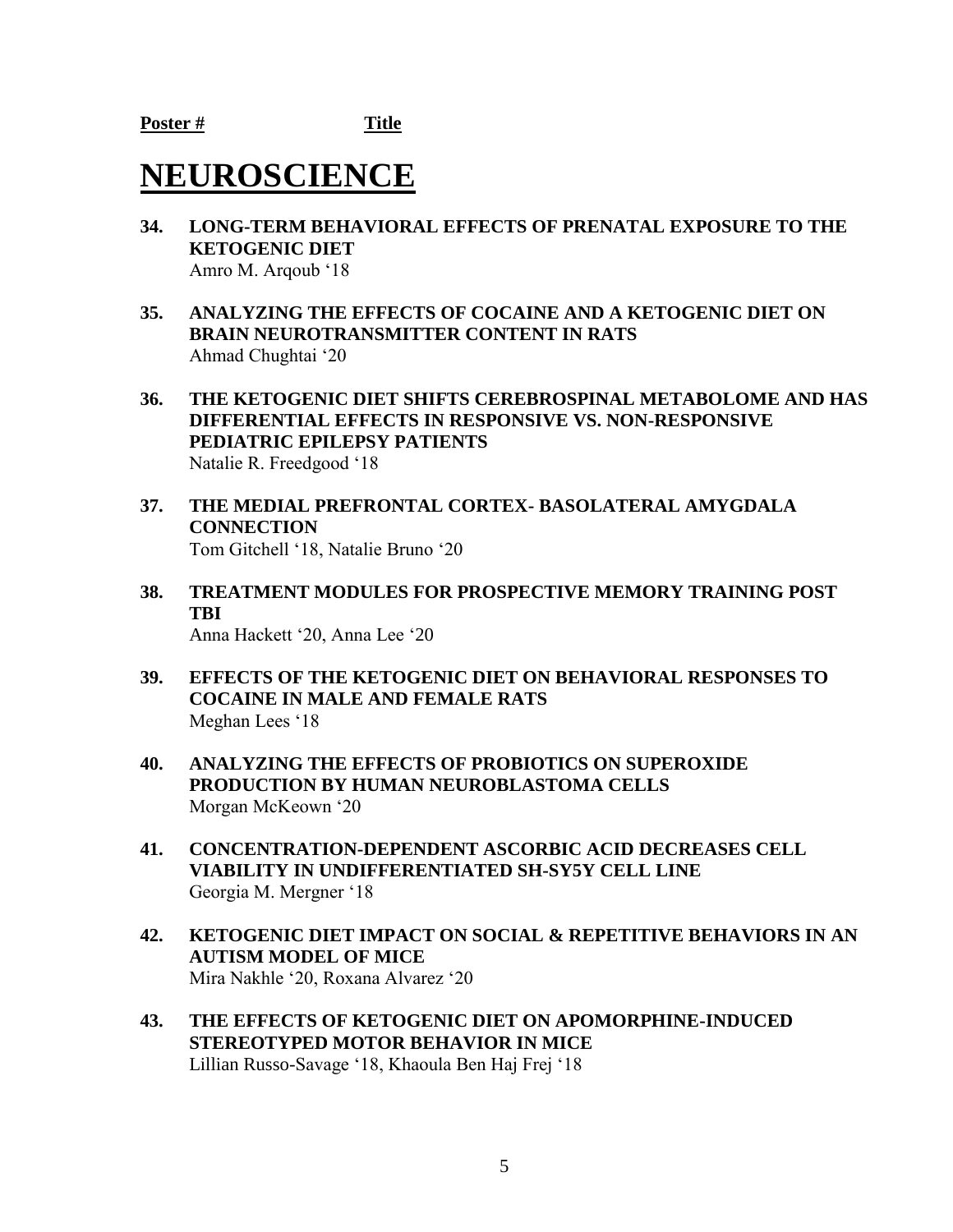#### **Poster # Title**

**44. USING AUDIOVISUAL TRAINING FOR PATIENTS WITH HEARING LOSS: TRANSITIONING FROM CI SIMULATION ON COLLEGE STUDENTS TO CLINICAL PARTICIPANTS** Rachel Scheub '20, Anneliese Pedro '20

**PHYSICS**

- **45. COINCIDE – DIGITAL DATA ACQUISITION OF MULTI-PARTICLE EVENTS** Stephen J. DeMonico'17, Aashwin Basnet'19, Alex Bellas'20
- **46. ROOTED BINARY TREE MODEL FOR MECHANICAL PROPERTIES ANALYSIS OF ACYCLIC VASCULAR NETWORKS** Christopher Giottonini '19

# **PSYCHOLOGY**

- **47. THE INFLUENCE OF EXOGENOUS CUES ON VISUAL ATTENTION** Carty Campbell '18
- **48. DOES HOMETOWN OF STUDENTS MATTER AT INTER-DISTRICT MAGNET SCHOOLS? DIFFERENCES IN STUDENTS' METACOGNITION, MOTIVATION, AND ACADEMIC PERFORMANCE** Daisuke Katsumata IDP; Phuong (Kelly) Nguyen '19
- **49. MIRROR MIRROR ON THE WALL: WHAT WE KNOW ABOUT MIRROR BEHAVIOR** Brii Kuzmickaite '18
- **50. INTER-TRIAL EFFECTS MODULATE RESPONSE TIME VARIABILITY WHEN MONETARY REWARD IS ON THE LINE** Benjamin M. Liske '20, Kalsang W. Sherpa '20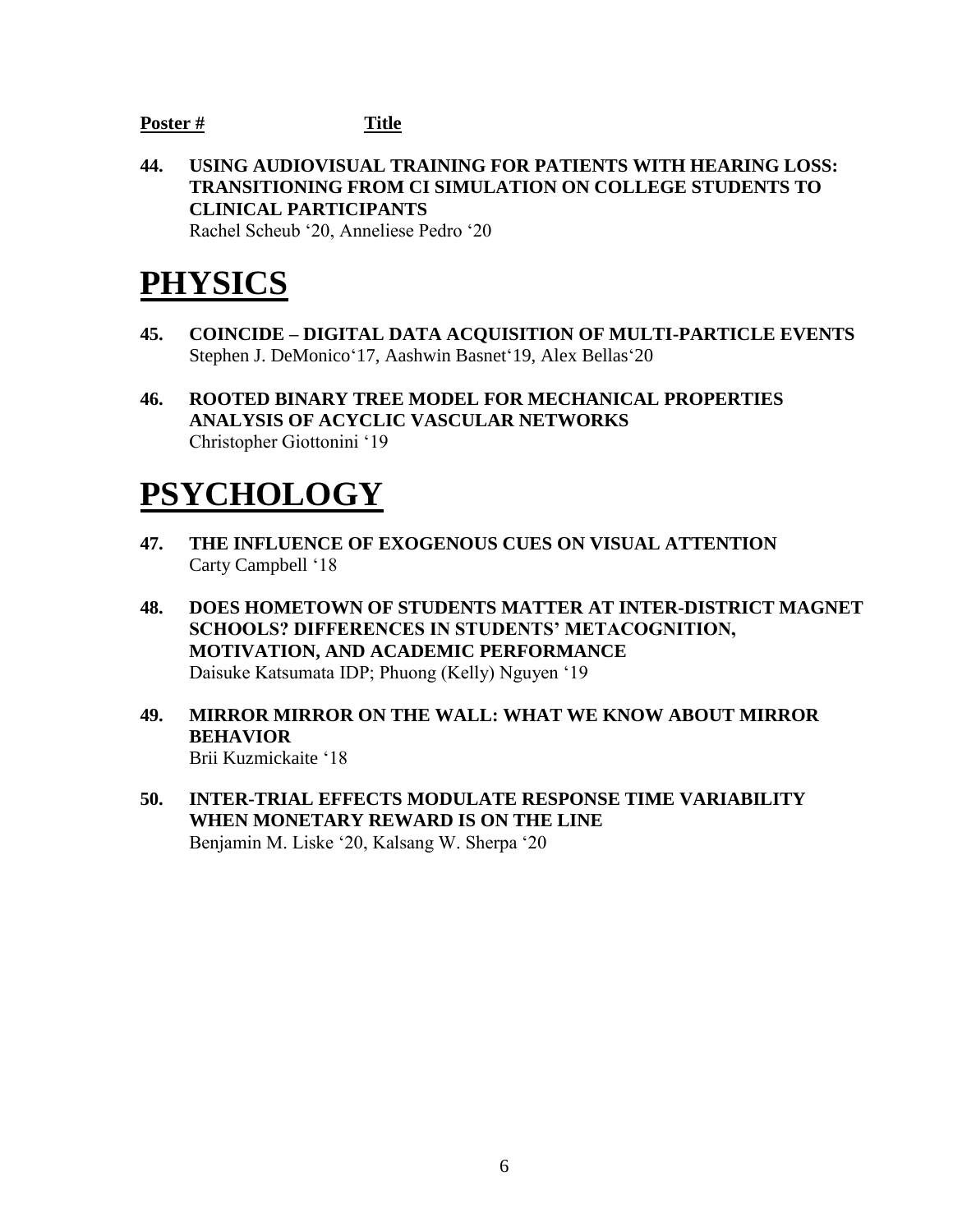# **BIOLOGY**

#### 1.

### **SPECIALIZATIONS FOR YOLK CELLULARIZATION IN THE LIZARD**

*SCLEROPORUS UNDULATUS* Madeline Barnes '20, Luisa Lestz '19 Faculty Sponsor: Daniel Blackburn

This summer we devoted our research to better understanding the methods by which the lizard *Sceloporus undulatus* processes yolk in the egg to provide nutrients for the growing embryo. By examining yolk from various stages of embryonic development under the scanning electron microscope (SEM), we have been able to notice a pattern in yolk cellularization. In early stages, 28-34, the yolk consists of free yolk spheres with few nutrient-rich, endodermal cells. As development continues, (in stages 34-37) the endodermal cells proliferate, phagocytosing large yolk spheres and possibly breaking them down into smaller droplets within the cell. In this stage, cells appear to maintain thin cellular connections. Finally, late stage eggs, 37-40, show the proliferation of blood vessels which are surrounded by endodermal cells filled with yolk droplets. These "spaghetti strands" provide the growing lizard embryo an efficient means to receive nutrients from the yolk. This elaborate pattern of yolk uptake was also discovered in several snake species. In the future, we hope to further our studies by examining a few turtle species to ascertain if this pattern is ancestral for all reptiles.

#### **2.**

### **BUILDING A SEGMENTED BODY: THE CELL DYNAMICS OF SEGMENTATION AND ELONGATION**

Nicole Duan '18 Faculty Sponsor: Terri Williams

Segmentation is a key feature of arthropod diversity. Most arthropods add segments during development from a posterior region called "the growth zone", which is the site of elongation and segment patterning. While segment patterning is studied in diverse taxa, the cell behaviors underlying elongation are less well known. The prediction for a growth zone is that there is a posterior region of undifferentiated cells dividing continually to provide the tissue required for new segments. We tested this model by examining cell division patterns in the posterior growth zone in a crustacean, *Thamnocephalus platyurus,* that adds segments after hatching. Our findings do not support this model of growth zone elongation: by looking at cells undergoing either S phase or M phase, we find that the rate of mitosis in the growth zone was surprisingly low. Interestingly, these data show that DNA synthesis is spatially organized in the growth zone, with distinct anterior and posterior domains of cell cycling. Cells in the anterior growth zone undergo an apparent synchronization resulting in all cells of the newly specified segment being in S-phase. Cell cycle domains in the growth zone are correlated with expression of Wnts and pharmacological knockdown of Wnts disrupts cell orientation and morphology in the growth zone. Additionally, cell cycle regulators, *string* and *cyclins,* also map to discrete growth zone domains in patterns that suggests a modified cell cycle, with a shortened or lost G1 phase, and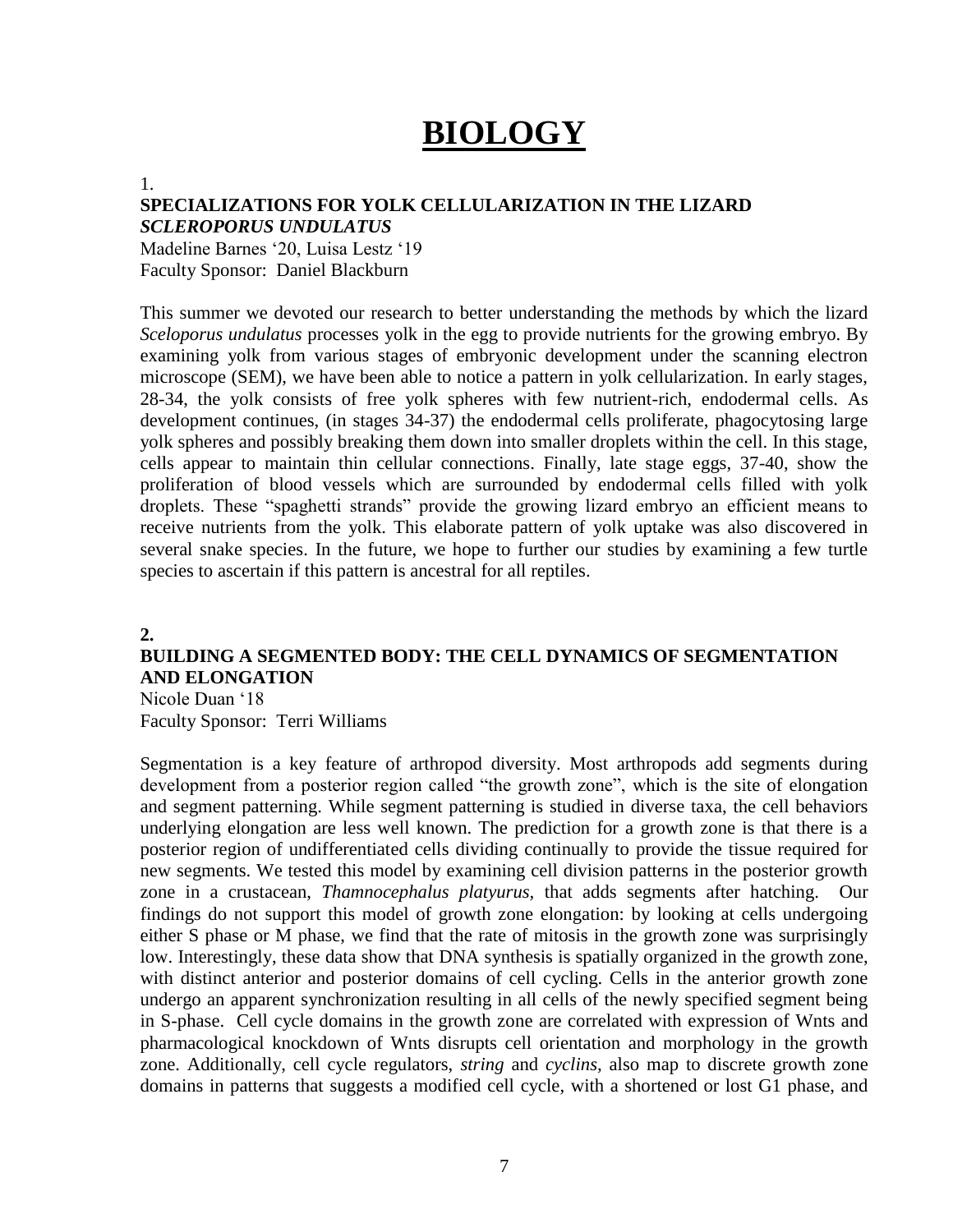coincide with boundaries of key segmentation genes. Overall in the growth zone, we find low numbers of cells in mitosis and cell cycle regulation tightly correlated to segmental patterning.

#### **3.**

#### **A NEW SPECIES OF** *DIGENEA* **(RHODOMELACEAE, CERAMIALES) BASED UPON A MOLECULAR ASSESSMENT AND MORPHOLOGICAL OBSERVATIONS OF PLANTS HISTORICALLY KNOWN AS** *D. SIMPLEX* **IN BERMUDA** Bilal Hamzeh '19

Faculty Sponsors: Craig W. Schneider; Gary W. Saunders

Using mitochondrial COI-5P and plastid *rbc*L genetic markers, the red algal species previously identified as *Digenea simplex* in Bermuda is found to be distinct from this species found in the Adriatic (type locality) and Mediterranean seas and other localities worldwide. This finding warranted a comparative study of the morphological characteristics of Bermuda specimens and *D. simplex* from the type locality, as well as other congeners from tropical seas. Our data show the Bermudian specimens to be morphologically, as well as with genetically, distinct from *D. simplex* necessitating the description of *D. arenahauriens* sp. nov. for plants found in the islands. It represents the first species partitioned from the pantropical *D. simplex* and we present genetic evidence of additional undescribed isolates in the species complex requiring further study.

#### **4.**

## **REPLACING A 65 AMINO ACID SERRATE SEQUENCE WITH THE VERTEBRATE HOMOLOG JAGGED TO INVESTIGATE EFFECTS ON NOTCH RECEPTOR ACTIVATION**

Tyler Seckar '18 Faculty Sponsor: Robert Fleming

The gene Serrate encodes a ligand that can control the activity of the Notch cell-to-cell signaling pathway. Previous studies in the Fleming lab have demonstrated that nearly half of the Serrate protein coding regions can be deleted without significant loss of Serrate activity when compared to wild type Serrate in the Drosophila wing. In addition to this, the lab has found that a previously uncharacterized 65 amino acid segment of the juxtamembrane domain of the Serrate protein is necessary for Serrate to activate the Notch receptor. In an effort to determine if the 65 amino acid sequence contains certain properties or architectural patterns intrinsic to the activation of the receptor, the 65 amino acid segment was replaced with the comparable portion of the vertebrate Serrate homolog known as Jagged. Due to many difficulties in obtaining this construct, a series of troubleshooting experiments was conducted to determine if the techniques being employed were at fault or if the construct had inherent complications with transformation into competent bacterial cells. The ultimate objective of this work is to discover if the overall architecture of the receptor is different between the normal and the vertebrate homolog and if similarities are tied to the receptor's function and ability to activate the pathway.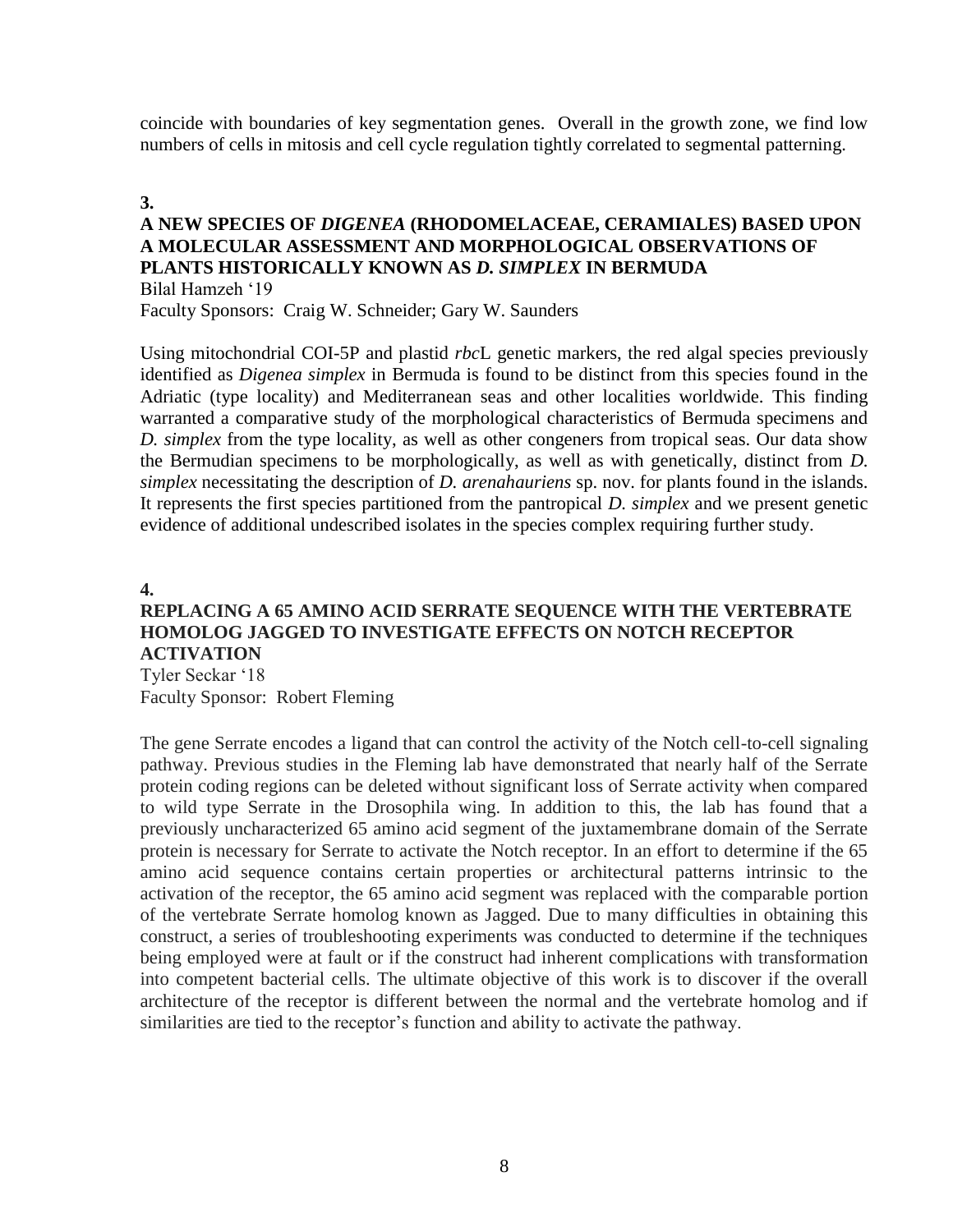# **5. GENETIC SCREENING FOR GENES INTERACTING WITH SERRATE DURING NOTCH SIGNALING IN** *DROSOPHILA MELANOGASTER*

Fabiola Yun '18 Faculty Sponsor: Robert Fleming

Notch signals play a critical role during organismal development by promoting or suppressing cell proliferation, cell death, acquisition of specific cell fates, or activation of differentiation programs. In *Drosophila melanogaster*, the Notch ligand Serrate extends through the cell membrane and contacts the Notch receptor to mediate changes in gene expression. The objective of this study was to screen for potential genes that have the ability to modify the interaction of Serrate with Notch and affect the Notch signaling pathway. A modified Serrate gene called NCleve was inserted into the *Drosophila* genome and driven under a Serrate enhancer  $(H<sub>2</sub>)$  to generate a wing vein phenotype. Male wild type fruit flies were mutagenized with ethyl methanesulfonate and mated to the H<sub>2</sub>NCleve homozygous female fruit flies. In total, 6118 flies among the offspring were screened for mutations that altered the expected H2NCleve phenotype, and one mutation was isolated. It is believed that this mutation is an enhancer of Notch signaling. This mutation, and others from additional screens, will be mapped and further studied to determine the mechanism of its effects on the Notch signaling pathway.

# **CHEMISTRY**

#### **6.**

**TRITYL CATIONS AS TUNABLE CATALYSTS IN DOUBLE ADDITION REACTIONS** Maria Boucher '20

Faculty Sponsor: Cheyenne Brindle

Catalysts are often used in chemistry to speed up the rate of reactions. The ability to tune these catalysts to make them more or less reactive allows us to select the most efficient catalyst for a given reaction. Since trityl compounds are easily tuned, they have promise to be effective catalysts. Due to this, trityl compounds were used as catalysts in double addition reactions. Catalysts tuned to optimize each double addition reaction were used to react 1.1 equivalents of aldehyde with 2 equivalents of indole. To determine the scope of these reactions, the catalyst and aldehyde used in the addition reactions were varied. Previous results showed that the reaction of most aldehydes could be catalyzed effectively with malachite green, a fairly weak trityl catalyst. However, some substrates such as isobutyraldehyde and acetophenone gave low yield even after long reaction times with this catalyst. To improve the reaction, more reactive, pre-catalysts were used. By tuning the trityl cations to be more reactive, the rate of these reactions could be increased. Although many of these reactions resulted in low yields, some substrates were found to give improved results. Others, like acetophenone, did not improve with catalyst tuning. Isolation of an indole-catalyst adduct suggests that the catalyst reacts with the indole rather than activating the ketone in these cases.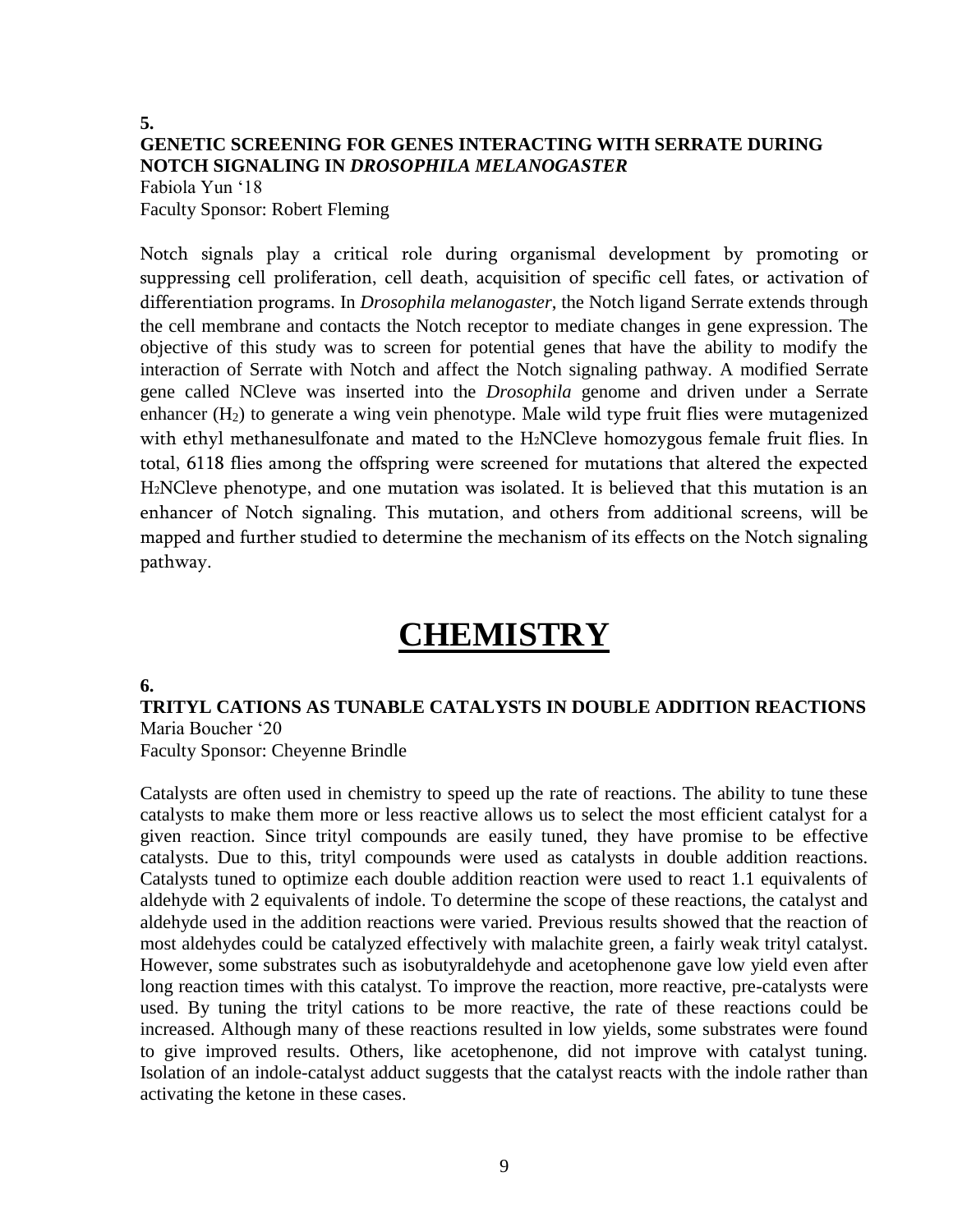#### **7. REDUCING** *DICTYOSTELIUM DISCOIDEUM* **CELL ADHESION IN MICROFLUIDIC DEVICES BY USING SUPPORTED BILAYER COATINGS** Julia R. Clapis '18

Faculty Sponsor: Michelle L. Kovarik

The research goal is to understand how the purity and composition of a supported lipid bilayer coating affects its performance in a microfluidic device. Due to the small channel size, microfluidic devices are particularly susceptible to fouling by cells or biomolecules when they are used for biological applications. Supported lipid bilayers are a convenient solution to this problem because they spontaneously form inside channels and serve to reduce fouling. Phosphatidylcholine (PC) is a common component of cell membranes and is often used in supported lipid bilayers due to its zwitterionic head group. In one study, phosphatidylcholine was extracted from boiled chicken eggs, and small unilamellar vesicles were made from the lipid before and after column purification. The effect of lipid purity was studied by comparing the electroosmotic flow in channels coated with in house lipids to that of commercial lipid coatings. Column purification of the extracted lipid increases the time until failure of the microfluidic device by around 20 minutes. Although the run times of the devices with commercial and unpurified lipids were similar, the commercial lipids afforded slightly faster and more efficient separations. In the second study, the composition of the bilayer was altered to study the effect of a net negatively charged bilayer on reducing adhesion of *Dictyostelium discoideum* cells. The bilayer composition varied from 0 to 30 mole % phosphatidylglycerol, a negatively charged lipid, with the remainder consisting of phosphatidylcholine. Cell adhesion was measured by allowing cells to adhere to the channels for 15 minutes, then counting the cells before and after rinsing the channels. Although it was originally suspected that an increased negative character would reduce cell adhesion, preliminary data suggests that the opposite is in fact true. Around 90% of cells washed away has been observed consistently with the 0% PG containing bilayer, while greater cell adhesion and higher variability were observed as % PG increased. Due to this unexpected trend, the effect of a net positively charged bilayer will be studied in the future. By better understanding how lipid purity and lipid composition influence failure by fouling, microfluidic devices can be optimized for single cell analysis.

#### **8.**

#### **SINGLE CELL ANALYSIS OF REACTIVE OXYGEN SPECIES IN** *DICTYOSTELIUM DISCOIDEUM* **USING CHEMICAL CYTOMETRY**

Jessica Duong '19 Faculty Sponsor: Michelle L. Kovarik

Cells have heterogeneous responses to stress despite their genetic uniformity. In order to report on individual heterogeneity, cells must be analyzed singularly. The purpose of this study is to determine the heterogeneity of oxidative stress responses in *Dictyostelium discoideum*. Hydrogen peroxide was applied exogenously to the cells to increase the level of reactive oxygen species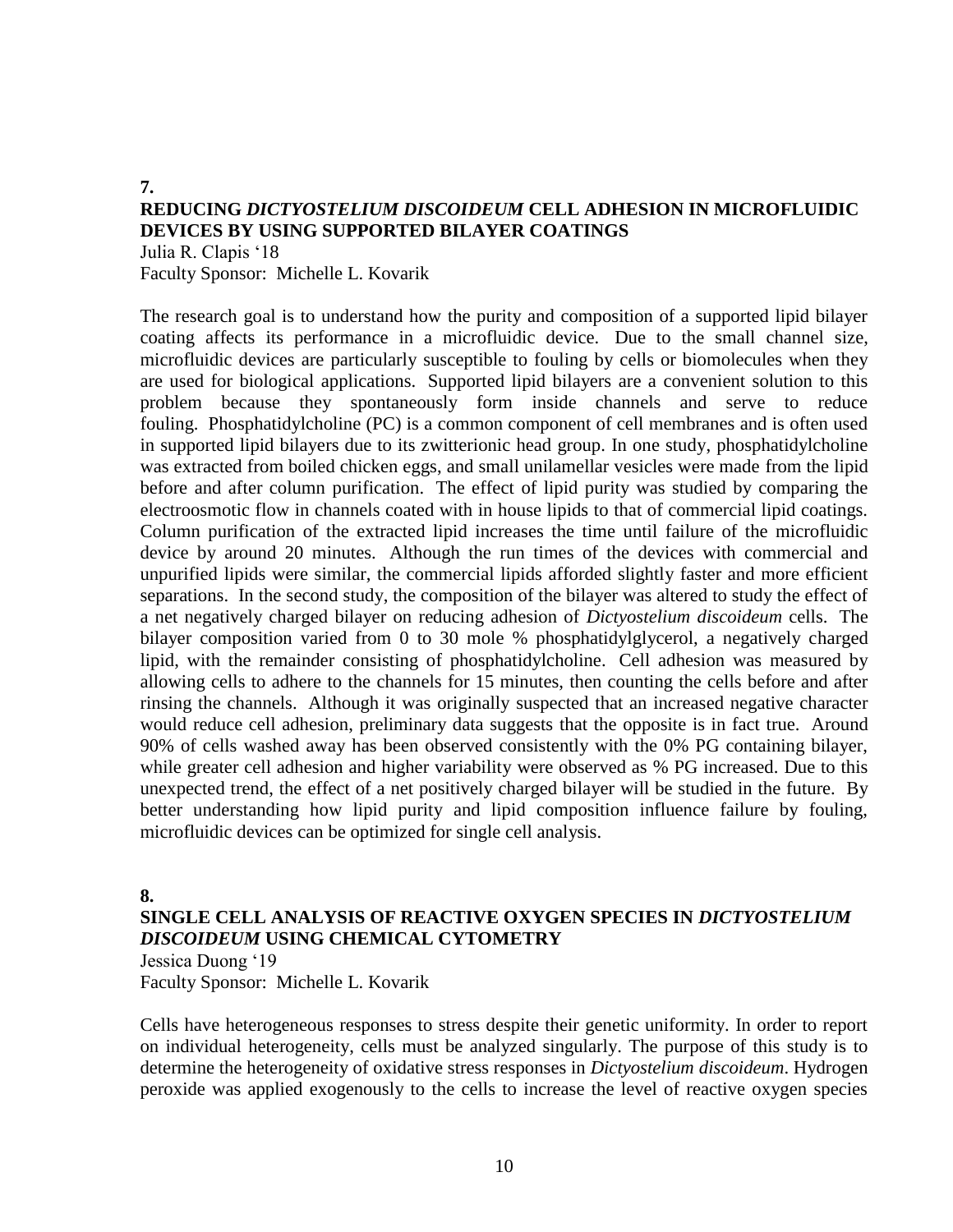(ROS). Dichlorodihydrofluorescein diacetate (DCFH2-DA) was loaded into cells to indicate the presence of ROS and carboxyfluorescein diacetate was loaded as an internal standard. DCFH2- DA was loaded at 200 μM to compete with the level of native antioxidants in the cell. The cells were lysed on a microchip with a laser, releasing the dyes which were then electrophoretically separated and detected by fluorescence. Results suggest that cells respond more heterogeneously with hydrogen peroxide exposure. Future work is directed towards testing a range of peroxide concentrations from sublethal to lethal.

**9.**

# **SYNTHESIS OF TURBOMYCIN ANALOUGES FOR THE DEVELOPMENT OF NEW ANTIBIOTICS: MODIFICATION OF THE PHENYL REGION**

Matthew Epstein '19

Faculty Sponsor: Cheyenne Brindle, American Chemical Society, CO-ADD

Overuse of antibiotics in recent years has resulted in the emergence of numerous strains of resistant bacteria. As the development of novel antibacterial agents is not economically fruitful for pharmaceutical companies, the demand for new antibiotics has not been met. In a 2002 metagenomic study of soil bacteria, Gillepse et al. isolated turbomycin A and B, and determined that these two triaryl cations have broad spectrum antibiotic properties. Our research goal is to structurally modify these structures by synthesizing analogues to determine the structural features of the molecule that are important for biological activity. Previous work focused on modification of the indole component of the molecule. This work indicated that isopropylation of the indole nitrogen maximizes antibacterial activity without deleterious off target activity toward human cells. This summer, our research focused on both the steric and electronic modification of the phenyl region of the molecule, yielding analogues containing both a modified phenyl region and an isopropylated indole component. Two different protocols were utilized for this, to varying levels of success, and the analogues were sent to an independent lab for testing of their biological activity. Future work involves the optimization of a protocol for the synthesis of analogues that contain a modification to the phenyl component, but with only one of the indole components.

**10.**

### **SYNTHESIS AND CHARACTERIZATION OF PEPTIDE DERIVATIVES OF A CONSTRAINED BIMETALLIC RING SYSTEM**

Josephine Frempong '18 Faculty Sponsor: Timothy P. Curran

The main goal of this project was to investigate whether amino acid amide NH protons of peptides linked to a rigid, bimetallic ring system will engage in intramolecular hydrogen bonding. A second goal was to determine if the rigid, bimetallic ring system will be altered as the peptide chains are made longer. The bimetallic ring system, previously discovered in the Curran lab, is made of a ferrocene-dialkyne system coordinated to a tungsten complex  $[W(dmtc)_{2}(CO)_{3}]$ such that the two alkynes are held in the syn orientation by the tungsten complex. Thus, peptides attached to this ring system via the two alkynes are hypothesized to be in close proximity and have a possibility of intramolecular hydrogen bonding interactions. To study intramolecular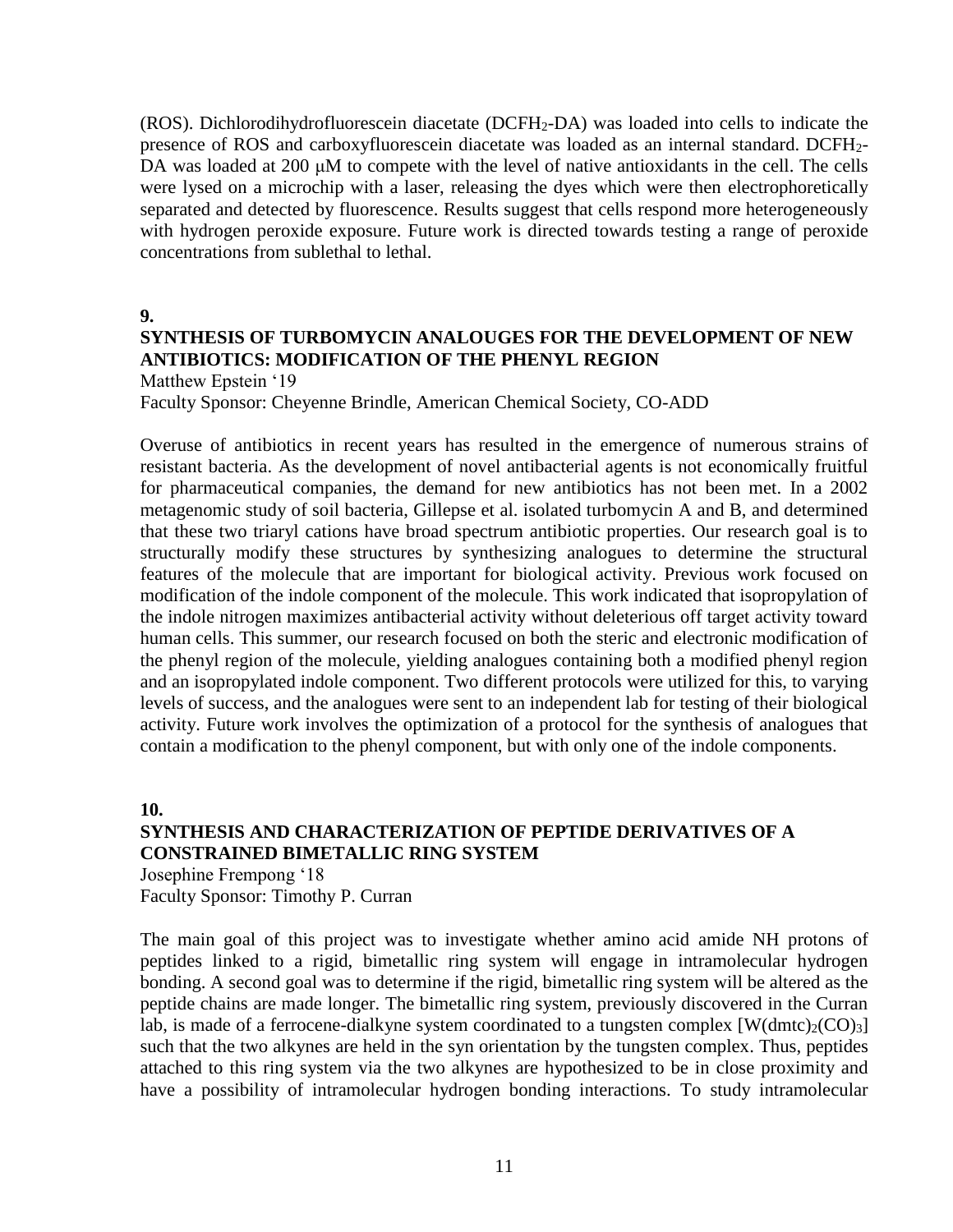hydrogen bonding interactions in peptides, an alanine dipeptide ferrocene-phenylacetylene complex **(1a-b)** was successfully synthesized by attaching para-substituted alanine amino acid esters to a bimetallic ring system and coordinating a tungsten complex to the two alkyne ligands. A benzene spacer was used to link the peptides to the alkynes in the ring system. A tetrapeptide derivative **(2a-b)** of **1a-b** was also synthesized by attaching alanine and valine amino acids to the bimetallic ring system and coupling it to the tungsten complex. An inseparable mixture of diastereomers (**1a-b** and **2a-b**) was obtained in each case. Intramolecular hydrogen bonding was observed between the amide NH protons in the bimetallic ring system but no other intramolecular hydrogen bonding interactions were observed between the peptide strands. These products were purified using flash chromatography and characterized using  ${}^{1}$ H-NMR,  ${}^{13}$ C-NMR and ES-MS. The purity of the products was ascertained using HPLC and TLC and the conformations of the products were confirmed by DFT calculations from Hope College. The detailed synthesis and characterization procedures will be shown in the poster.



## **11. EXTRACTION AND RECOVERY OF ALDEHYDES AND HIGHLY REACTIVE KETONES FROM MIXTURES**

Max Furigay '19 Faculty Sponsor: Cheyenne Brindle

Purification techniques such as distillation, recrystallization, or column chromatography can be time consuming, wasteful in terms of atom efficiency, or complicated to perform, whereas extraction is relatively quick and easy. By reacting certain aldehydes with saturated sodium bisulfite, it is possible to extract these carbonyl compounds into an aqueous solvent layer, thus purifying the mixture. However, some carbonyl compounds, such certain ketones, do not react with bisulfite, allowing them to remain in an organic layer and allowing a separation of these fairly similar carbonyl compounds through extraction. The procedure can be modified for imine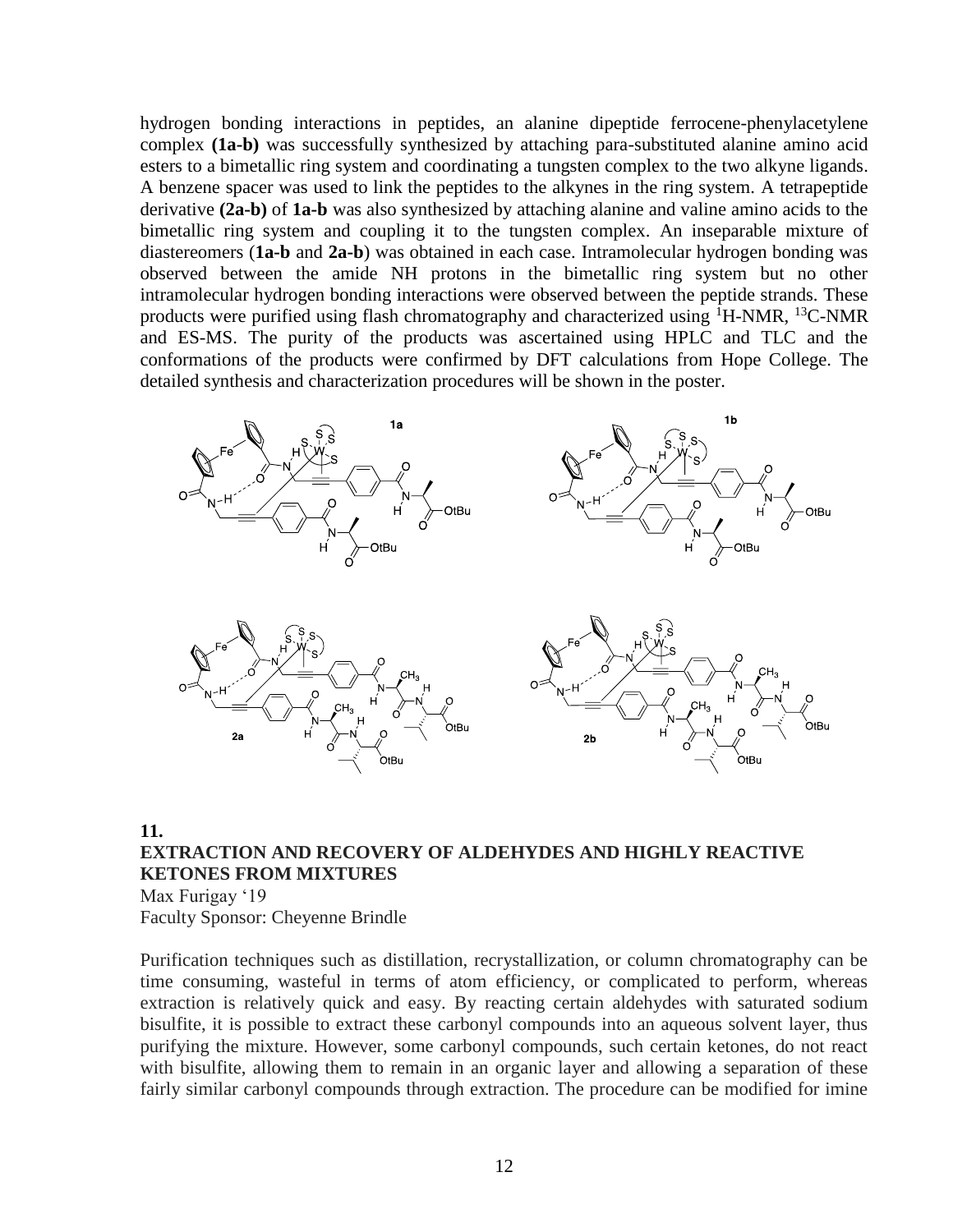purification by performing a solid sodium bisulfite filter. This avoids the need for water, which is not compatible with imines due to hydrolysis. Additionally, conditions were found to easily recover the reactive carbonyl compound by reversing the bisulfite reaction through basification and re-extraction, which results in pure aldehyde recovery. An enolizable aldehyde tested with this method was found to decompose, so future work will aim to address this problem.

# **12.**

# **SYNTHESIS AND CHARACTERIZATION OF CYCLIC ORGANOMETALLIC PEPTIDES**

Cosmic Gober '18 Faculty Sponsor: Timothy P. Curran

The objective of this project is to synthesize and characterize organometallic peptides that have the potential to adopt β-sheet conformations. The desired organometallic peptide contains a bimetallic ring system that has a ferrocene unit at one end, a tungsten bis-alkyne at the other end, and two peptide chains attached to the two alkynes. To synthesize this complex, we needed first to form a ferrocene diamide and an alanine derivative acylated with 4-iodoaniline. These two molecules are coupled together through a Sonogashira reaction. Finally, the resulting dialkynylpeptide is reacted with  $W(CO)_{3}(dm/c)_{2}$  to produce the bimetallic ring system. The intermediate and final compounds were characterized for purity using TLC and HPLC. The identities of the intermediate and final compounds were established by  ${}^{1}H$  NMR,  ${}^{13}C$  NMR and MS. Whether the final product adopts a β-sheet conformation can be determined using NMR, Xray crystallography, and density functional theory (DFT) calculations. Details regarding this work, which is funded by an NSF grant, will be presented.

#### **13.**

#### **SYNTHESIS OF METALLACYCLIC DIPEPTIDES IN AN ANTI-PARALLEL β-SHEET CONFORMATION THROUGH TUNGSTEN COORDINATION TO TWO ALKYNES** Paul Handali '18

Faculty Sponsor: Timothy P. Curran

Tungsten is a transition metal with the capacity to form air stable complexes with alkyne ligands. It potentially can be coordinated to dialkynyl peptide ligands to form metallacyclic peptides in a β-sheet conformation. Prior work has shown that most of these metallacyclic peptides are not constrained to a single conformation, but rather a multitude of possible conformational isomers. Recently in the lab, a novel constrained molecule that features both ferrocene and a tungsten bisalkyne complex was found to adopt only one solution conformation. Since then, further work has examined whether peptides appended to the two alkyne ligands will associate with each other as do the two peptide strands in a β-sheet. Two derivatives that have been successfully synthesized are alanine and glycine derivatives. Details of their synthesis and characterization, which was supported by a grant from the National Science Foundation, will be presented on this poster.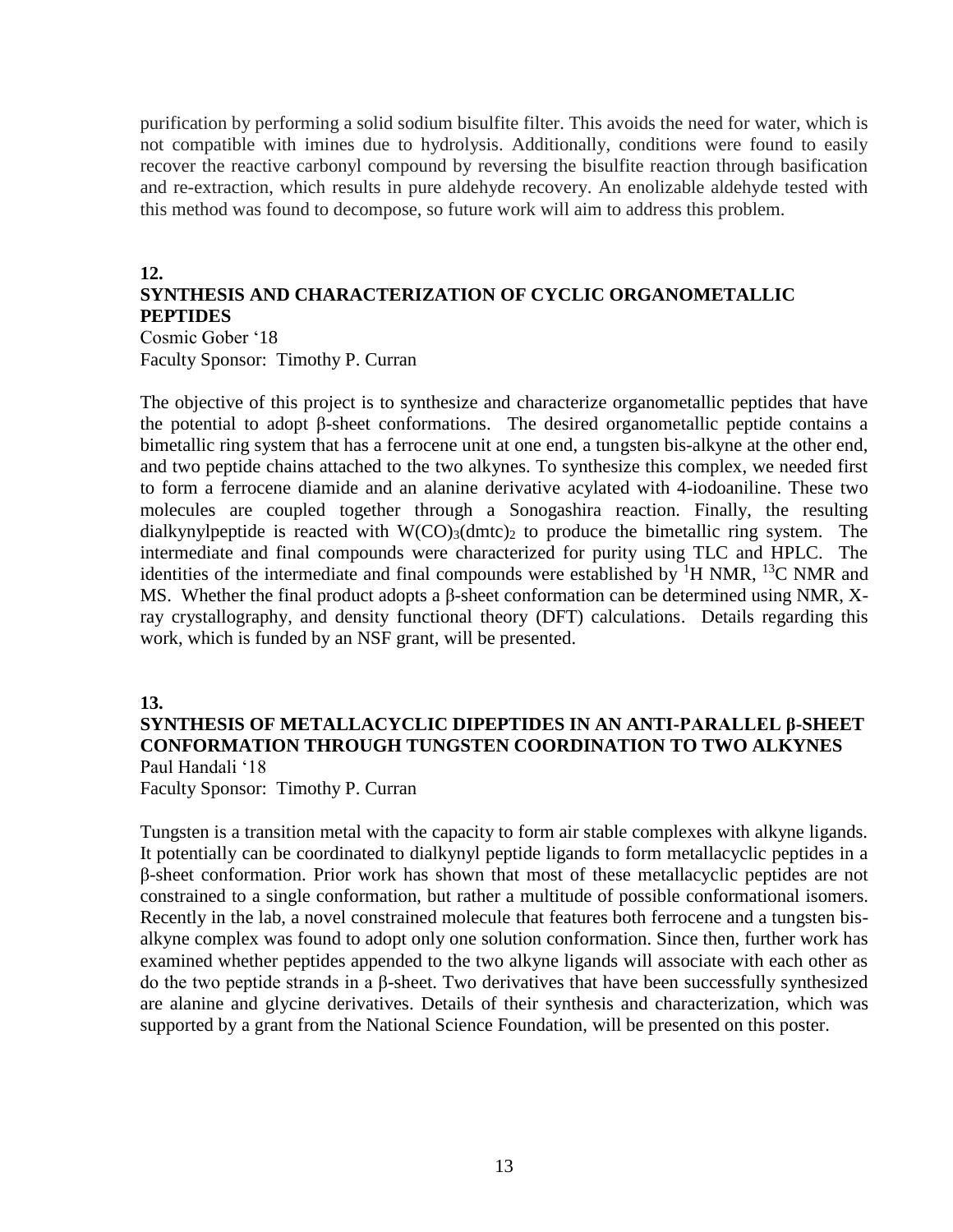#### **14. KETOGENIC DIET INDUCED METABOLIC CHANGES INFLUENCING NEUROPROTECTION IN SH-SY5Y CELLS** Lucy Honeycutt '18

Faculty Sponsor: William H. Church

The ketogenic diet is a high-fat, low-carb diet that has been used widely and successfully for the treatment of seizures and has recently gained recognition for its neuroprotective effects against neurotoxins. However, the mechanism by which the ketogenic diet provides neuroprotection is still unknown, though it is thought to be a result of metabolic changes such as increased ATP stores and decreased reactive oxygen species (ROS) production. Previous work on this project has resulted in the development of a ketogenic diet-type cell culture media. The present work will investigate whether this media provides neuroprotection from rotenone toxicity, and, if so, what metabolic changes have occurred within the cells that may be influencing this neuroprotection. Undifferentiated SH-SY5Y human neuroblastoma cells were cultured in either normal media (LSFM), low glucose media (LG), or ketogenic diet media (LG KD). Following 48 hours of media treatment, cells were stressed with 500 nM and 1  $\mu$ M rotenone for 24 and 48 hours before being analyzed for ATP and superoxide (ROS) content. After 24 hours, cells treated with KD and stressed with 500 nM and  $1 \mu$ M rotenone were found to have significantly lower ATP levels than LSFM cells ( $p < 0.001$ ). Cells treated with KD and stressed for 24 hours with 500 nM rotenone were also found to have significantly lower superoxide levels than cells treated with LSFM ( $p < 0.01$ ). No significant differences in ATP content or superoxide levels were found after 48 hours of treatment ( $p > 0.05$ ). Future work on this thesis project will investigate metabolic differences between undifferentiated and differentiated cells, as well as differences in cell death between treatment groups.

#### **15.**

#### **TRITYL CATION-CATALYZED COMPLEX MOLECULE SYNTHESIS** Vanessa Jones '19 Faculty Sponsor: Cheyenne Brindle

The use of multiple single addition reactions to produce a single large product is an important technique for building molecular complexity. This allows the product to be formed piece by piece, greatly diminishing the possibility of creating multiple products, rather than the intended product. We create large products from the sequential addition of two different indoles to an imine, using triarylmethyl cation catalysis. This requires the synthesis of imines from aldehydes. The imines are produced by adding different types of aldehydes to paranitroaniline. The solid produced from this reaction were then recrystallized to ensure purity. This step was then tested using nuclear magnetic resonance. The imine was then reacted with indole to produce a single addition product. This technique allows the complicated product to be produced that would otherwise be nearly impossible to synthesize. These first few steps still have to be perfected, the most successful temperature and concentration must be found for each reaction performed, in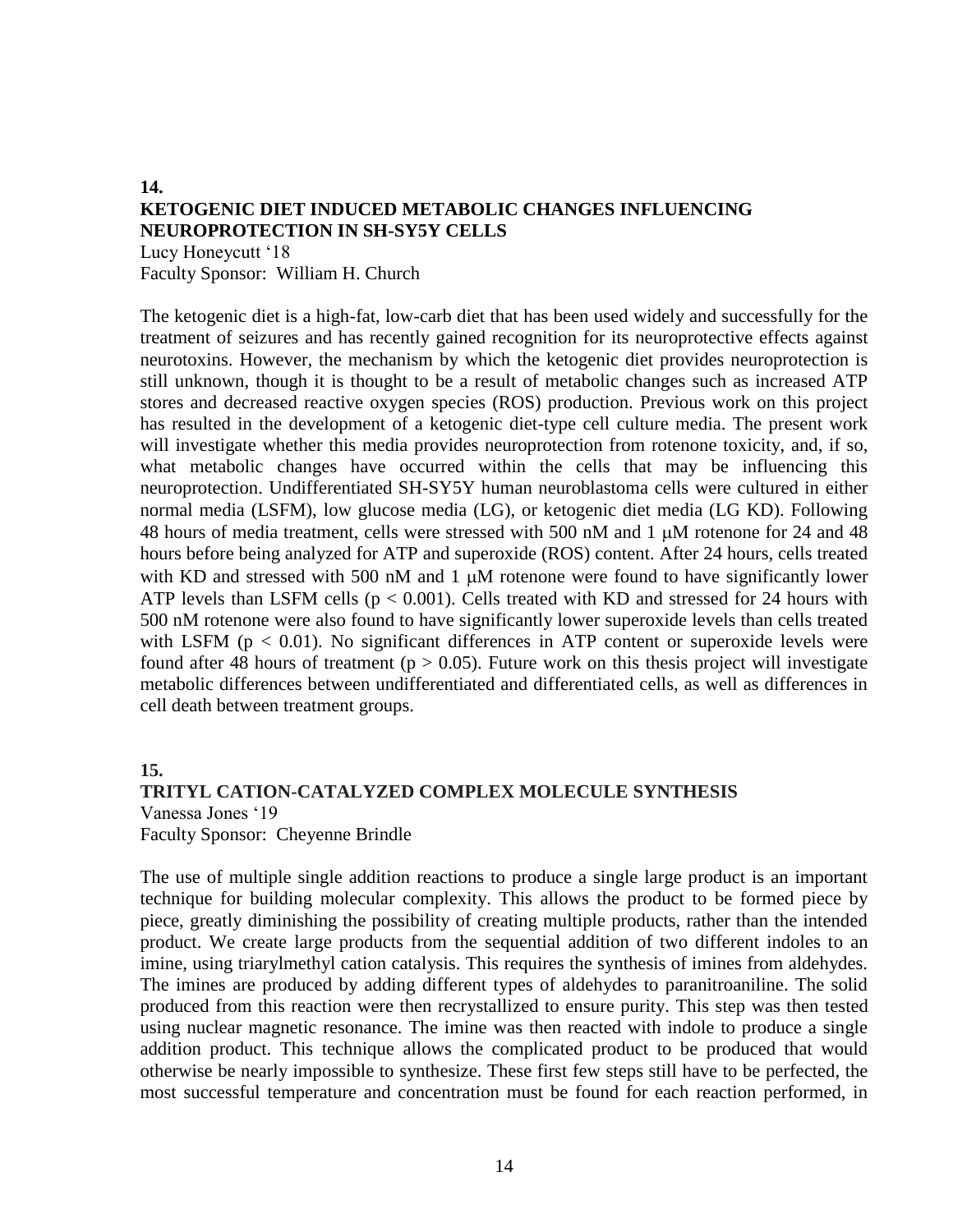order to continue on. Future work will include sequential addition of indoles, but this can only be possible after the first step of the reaction is optimized.

#### **16.**

#### **DETERMINING HOW LOADING METHOD AFFECTS THE METABOLISM OF EXAGENOUS MOLECULES IN INTACT CELLS OF** *DICTYOSTELIUM DISCOIDEUM***: COMPARISON OF PINOCYTOSIS, ELECTROPORATION AND MYRISTOYLATION**

Grigorii Kalminskii '20, Rahuljeet Chadha '20, Allison J. Tierney '17 Faculty Sponsor: Michelle L. Kovarik

By loading molecules into living cells, one can monitor cellular metabolism, track various metabolic pathways and modify cellular activity. In order to successfully load exogenous molecules, one has to select an optimal loading method and identify the optimal conditions for the specific model organism. The ideal, optimized loading method will produce rapid, uniform, controllable loading for a wide range of molecules with minimal reagent consumption, analyte degradation, and cell stress. In this experiment, three promising loading methods were optimized and compared in *Dictyostelium discoideum*. Methods included pinocytosis, electroporation and peptide myristoylation. Pinocytosis is based on cells first endocytosing surrounding media, and then applying an osmotic pressure to lyse formed pinosomes, hence releasing their contents into the cytosol. Electroporation involves a controlled disruption of the cell membrane followed by the entry of molecules through the artificially created pores. Peptide myristoylation is a method, which involves an addition of certain hydrophobic myristol group to the amino acid chain to facilitate the diffusion of the resulting peptide through the membrane. Of the three loading methods, myristoylation produced the greatest loading efficiency. Electroporation produced the most uniform cytoplasmic loading, while overall cell brightness was distributed more normally around the mean when cells were loaded by pinocytosis. The cells had shown similar viability after being loaded via different methods, while peptide reporter had a longer half-life in vivo after loading with electroporation than after loading with myristoylation due to lysosomal compartmentalization. Future work of this project will include analyzing the phosphorylation activity of protein kinase B on peptide reporter molecules loaded by each method to determine whether loading method affects reporter output.

#### **17.**

#### **SYNTHESIS, CHARACTERIZATION AND DETERMINATION OF THE EXHIBITION OF BETA-SHEET CONFORMATION IN AN ORGANOMETALLIC COMPLEX** Thanh Nguyen '19

Faculty Sponsor: Timothy P. Curran

This research involves synthesis and characterization of a dialkynylferrocene with amino acid esters appended to the two alkynes, the synthesis and characterization of the complex of this dialkyne with tungsten (**1**), and the conformational analysis of **1**. It has been proposed that intramolecular hydrogen bonds will form between the two peptide chains in **1**, and that this hydrogen bonding will resemble that seen in beta-sheets. The use of an organometallic moiety to generate model beta-sheet systems would allow for experiments (like redox reactions) on these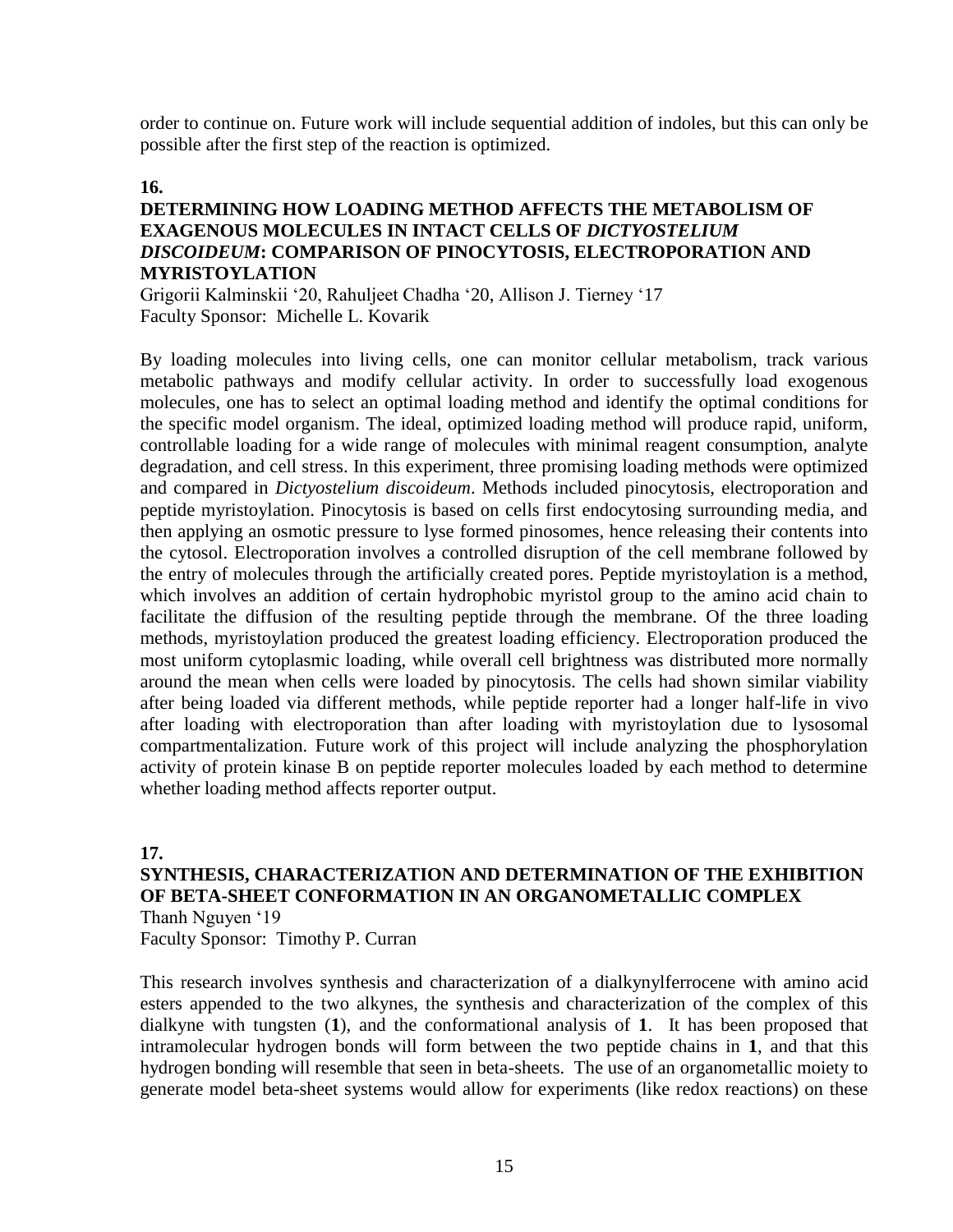systems that are only possible with metal ions. The general strategy of this research is to synthesize the dialkynylferrocene, complex it to tungsten, and then purify and examine the target molecule. Synthetic methods in both organic and inorganic chemistry will be used. To determine the conformation of the tungsten complex methods such as NMR spectroscopy, X-ray crystallography and DFT calculations will be employed. This poster will present the work accomplished so far on this project, which is funded by a grant from the National Science Foundation.

**18.**

# **SYNTHESIS AND CHARACTERIZATION OF PEPTIDE DERIVATIVES OF A CONSTRAINED BIMETALLIC RING SYSTEM**

Michael Phillip '19 Faculty Sponsor: Timothy P. Curran

The overall goal of this project, which was funded by NSF grant 1464761, is to create a model beta sheet by attaching peptides onto a bimetallic ring system. Using the model bis-alkyne tungsten complex synthesized by Allison Lawrence '10 as a framework, Niru Pokharel '15 and Lauren Davidson '16 briefly investigated if the rigidity of the model complex was affected by the groups attached to the alkyne group. It was found that the attachment of different phenyl groups to the alkyne group did not affect the rigidity of the model complex. The aim of this experiment was to characterize the Boc-valine and valine t-butyl ester derivatives of the bisalkyne complex by coupling the ferrocene dialkynyldiamide with the two valine derivatives. To synthesize the tungsten complex, the dialkynylpeptide derivatives of valine were reacted with  $W(dmtc)<sub>2</sub>(CO)<sub>3</sub>$ . The resulting compounds from both reactions were purified using flash chromatography. After purification, both the dialkynylpeptide derivative of valine and the tungsten complex were characterized using <sup>1</sup>H NMR, ES-MS and HPLC. The synthesis and characterization of the dialkynylpeptide derivatives will be described in this poster.

**19.**

#### **PREPARATION OF FERROCENE-COUPLED ALKYNE COMPOUNDS THAT ADOPT A PROPOSED BETA SHEET CONFORMATION WHEN COORDINATED TO TUNGSTEN**

Joseph P. Sanderson-Brown '18 Faculty Sponsor: Timothy P. Curran

Dialkynyl peptides bonded to ferrocene have been shown to cyclise into bimetallacyclic complexes when coordinated to tungsten. The molecule 1,1'-ferrocenedialkynyldiamide has further been shown to adopt an anti-parallel β-sheet conformation when cyclised using tungsten. The intramolecular bonding between the amide groups of the peptide chains determine the conformation and orientation adopted. Alanine and phenylalanine peptide derivatives of 1,1' ferrocenedialkynyldiamide have been previously synthesised and analysed but were not successful in forming the desired rigid β-sheet. Derivatives of 1,1'-ferrocenedialkynyldiamide were investigated; specifically, an alkyl (CH3) derivative sourced from acetic acid, and a boc derivative sourced from di-tertbutyl dicarbonate. Acetic acid was reacted with 1-amino-4-chloro-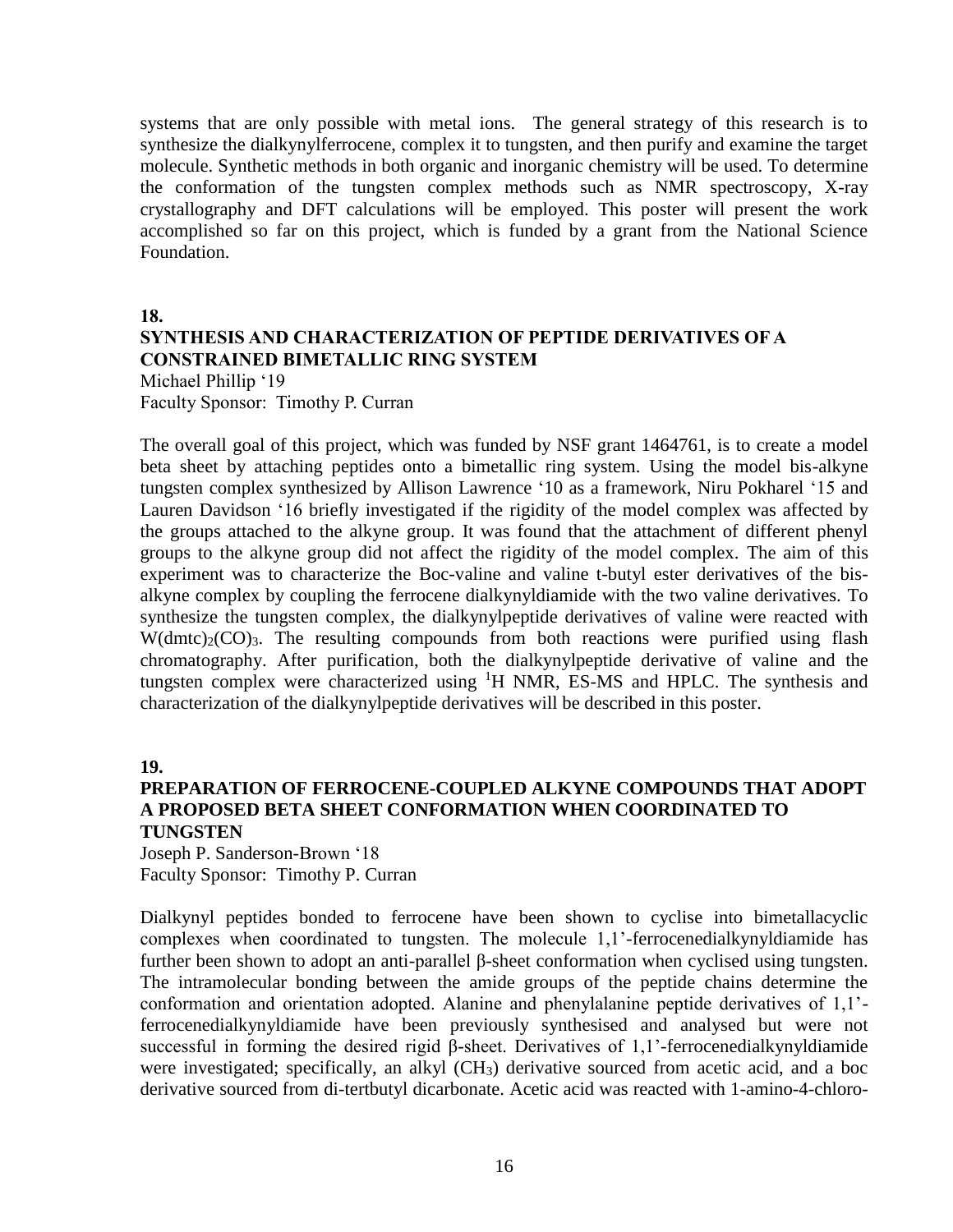2-butyne under basic conditions (Et<sub>3</sub>N) to form  $CH_3CONHCH_2CCCH_2Cl$ . The chlorine of  $CH<sub>3</sub>CONHCH<sub>2</sub>CCCH<sub>2</sub>Cl$  was substituted via an overnight reaction with NH<sub>3</sub> in MeOH at 70<sup>o</sup>C to yield  $CH<sub>3</sub>CONHCH<sub>2</sub>CCCH<sub>2</sub>NH<sub>3</sub>Cl.$  The substitution reaction was followed by the attempted coupling of  $CH_3CONHCH_2CCCH_2NH_3Cl$  to a prepared ferrocene diacid chloride using dimethylformamide (DMF) and diisopropylethylamine (DIEA). The coupling was unsuccessful. The alkyl group was replaced with a boc group. An identical reaction pathway was attempted but similar problems were encountered with the coupling reaction. 1-amino-4-chloro-2-butyne was reacted with the ferrocene diacid chloride under basic conditions (DIEA) to form Fer(CONHCH<sub>2</sub>CCCH<sub>2</sub>Cl)<sub>2</sub>. The chlorine was substituted via an overnight reaction with NH<sub>3</sub> in MeOH at 70 $\degree$ C to yield Fer((CONHCH<sub>2</sub>CCCH<sub>2</sub>NH<sub>3</sub>Cl)<sub>2</sub>). The resulting hydrochloride salt compound was reacted with di-tertbutyl decarbonate under basic conditions to give  $Fer(CONHCH<sub>2</sub>CCCH<sub>2</sub>NHCOOC(CH<sub>3</sub>)<sub>3</sub>)<sub>2</sub>$ . The coupled compound was isolated and will be coordinated to tungsten in the near future to determine if the desired intramolecular hydrogen bonds form and if the rigid β-sheet is adopted. The structures of the reaction products were confirmed using electrospray mass spectrometry and proton NMR spectroscopy.

# **COMPUTER SCIENCE**

**20.**

#### **AAProxy: ANONYMOUS AUTHENTICATION PROXY**

Brian Cieplicki '19, Zorawar Moolenaar '20 Faculty Sponsor: Ewa Syta

Services on the internet constantly attempt to profile their users to provide them with a more personalized service. From advertisements to content-delivery, in some way every service tries to improve and target its audience with relevant content in hopes of either selling them products or the service itself. In trying to create this individualized experience for the user, services require background information to know the client's preferences.

Unknowingly or in lieu of saving time, most users will grant services the ability to "know who they are" and grant these services access to their "basic profile" and other information through single-sign on. Further, by reusing user names and other similar information across different services, users create a large digital footprint that corporations, state-funded actors, and other malicious users could potentially use to track users' habits and conduct highly specialized attacks, such as social-engineering attacks, against them. In a scenario where a service becomes compromised, this also leaves users vulnerable and exposed for anyone to potentially obtain their sensitive information.

Anonymous Authentication Proxy (AAProxy) aims to serve as an intermediary system for services to afford their users the protection of masking their real identities by using pseudoidentities, and authenticating users at the service's discretion.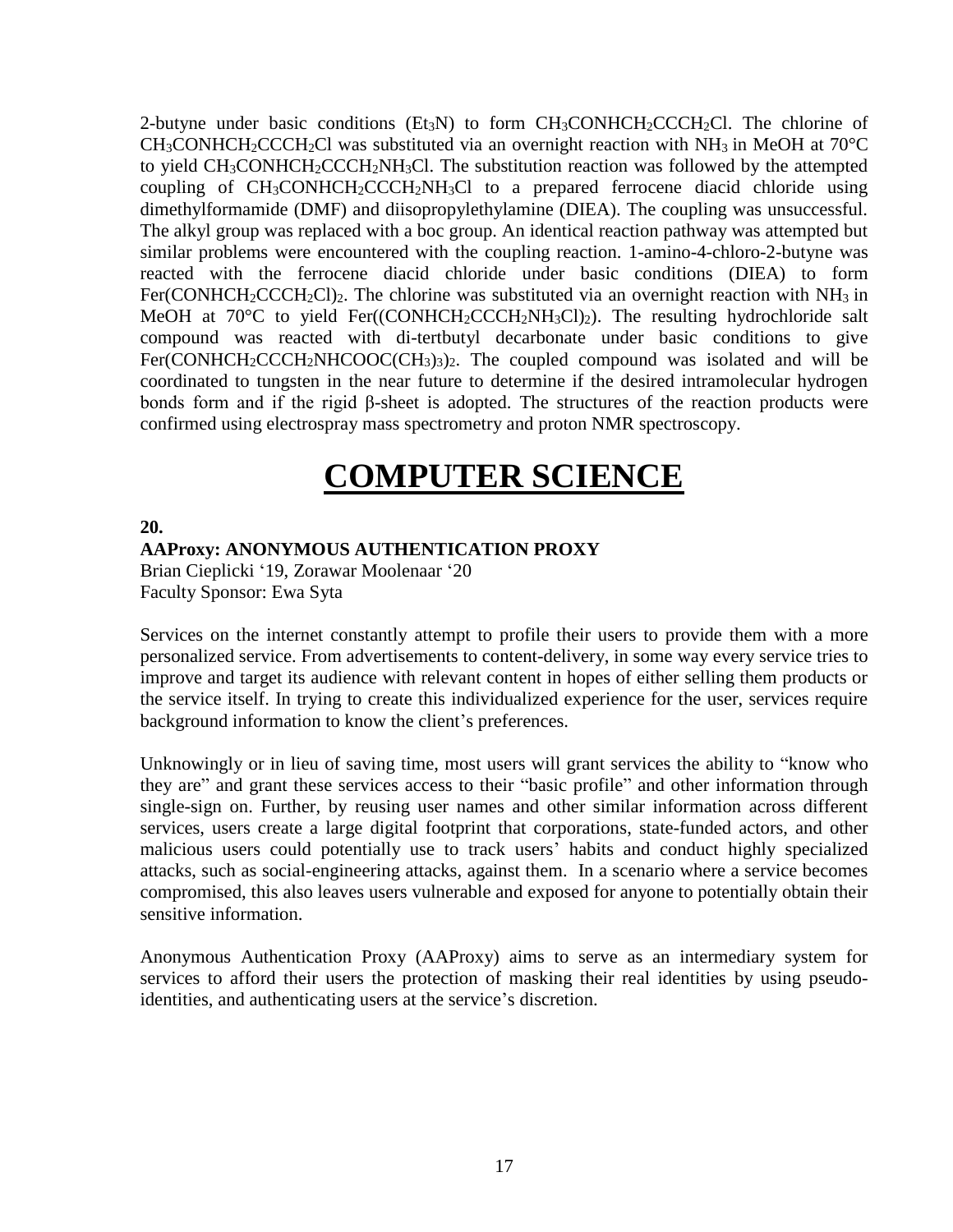# **ENGINEERING**

#### **21. POWER DELAY PROFILE REALIZATION WITH SIMULATED VEHICLE MOBILITY DATA** Kun Chen '18

Faculty Sponsor: Lin Cheng

Inter-vehicle communication in urban settings is dynamic and extremely mobile. Relatively low antenna heights on communicating vehicles and roadside infrastructure further compounds the challenge of signal propagation. To help realize the challenges we would face in real-time situations, we utilize Simulation of Urban Mobility (SUMO) data to generate the power delay profile of receiver vehicles during vehicle to vehicle (V2V) and vehicle to infrastructure (V2I) communications. Simulation of multi-channel communication using SUMO data helps to provide insights into how signal propagates during real-time traffic situation.

#### **22.**

## **AUTOMATIC DETECTION OF HEART SOUNDS AND CLICKS WITH MURMURS**

Kun Chen '18, Fabiana Guajardo '20 Faculty Sponsors: Taikang Ning, Lin Cheng

Our research consists of creating an algorithm that automatically detects heart sounds and clicks. The algorithm can accurately detect the first heart sound  $(S_1)$ , the second heart sound  $(S_2)$ , and any systolic or diastolic click that occurs. Phonocardiogram data are divided into short data segments in several milliseconds where defined features carrying essential information regarding loudness and marked time locations are extracted. These features are examined through an expert system to identify  $S_1$ ,  $S_2$ , systoles, diastoles, and clicks. The performance of the algorithm was validated with a variety of clinical heart sounds episodes featuring murmurs and clicks.

#### **23.**

### **APPLICATION OF NEURAL NETWORKING IN RESPIRATION MONITORING AND APNEA DETECTION**

Akrit Mudvari '18, Ahmed Eldmerdash '20 Faculty Sponsor: Taikang Ning

Apnea is a common sleep disorder with detrimental effects on health, performance and safety. This underlying research uses modern computing technologies to assist the diagnosis of sleep apnea. The method is based on several signal processing algorithms that can extract useful respiration features such as signal energy, respiration rate, and respiration waveform slope. These features are examined, and respiration signals are categorized into normal breathing, apnea, and breathing episodes combined with body motion artifacts that are caused by body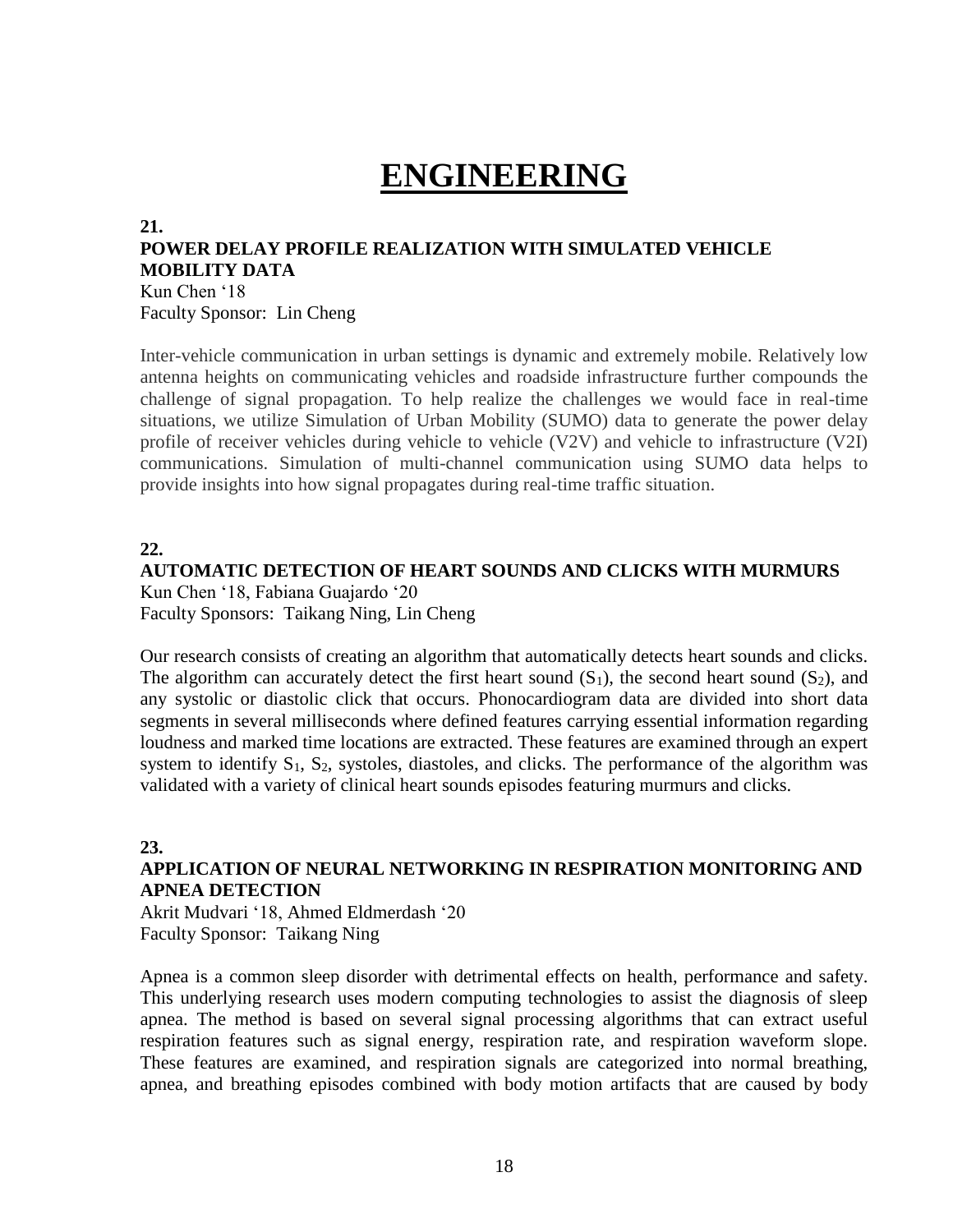movement. Single layer neural networks are employed to differentiate between instances of normal breathing and breathing with motion artifacts.

#### **24.**

#### **ANALYSIS OF CHEMICAL KINETICS AND COMBUSTION COMPUTATIONS OF DIMETHYL METHYLPHOSPHONATE (DMMP)**

Alex Sinson '20, Donovan Palmer '20, Farhan Rozaidi '20 Faculty Sponsors: John D. Mertens, Olivier Mathieu, Eric Petersen

Shock tubes are essentially two pipes—one with high pressure, and one with low pressure separated by a barrier, known as a diaphragm, that is ruptured to generate supersonic shock waves to heat gases to controlled high temperatures and pressures. With well-designed experiments, optical diagnostic measurements of chemical species in the hot gases can be used to measure the reaction rate coefficient—known as variable k—of a specific gas-phase chemical reaction. Experimental measurements shared from shock tube experiments performed in the lab of Prof. Eric Petersen at Texas A&M University were used to study the combustion of dimethyl methylphosphonate (DMMP), which has the chemical structure  $C_3H_9O_3P$ . The optical diagnostic measured the time histories of an electronically excited state of hydroxide (OH\*), which occurs when a combustion reaction takes place. DMMP is being studied as a potential sarin surrogate, to potentially improve sarin gas destruction. An extensive chemical kinetics model was developed for DMMP by merging previously published reaction mechanisms, one containing a database of the DMMP reactions (Glaude, Melius, Pitz, & Westbrook, 2002), and two hydrocarbon mechanisms (Matheiu *et al*., 2016). Using these large compiled mechanisms and the Cantera (Goodwin, Moffat, & Speth, 2017) open source differential equation solver, the important chemical reactions were identified, and sensitivity analysis and production rates were used to understand and develop a flowchart of the combustion process. Several rate coefficients were adjusted within acceptable values so that the calculated OH\* profiles aligned with the measured OH\* profiles, and a preliminary measurement of the rate coefficient of the bimolecular DMMP dissociation reaction was achieved for the first time. This work is ongoing, and the new reaction mechanism is being used to identify conditions for additional DMMP experiments that will be performed at Texas A&M in the next month.

# **ENVIRONMENTAL SCIENCE**

### **25.**

#### **THE EFFECTS OF CLEAR-CUTTING ON SOIL ALUMINUM AND CALCIUM LEVELS IN THE WHITE MOUNTAIN NATIONAL FOREST, NEW HAMPSHIRE AND MAINE**

Jack Agosta '17, Kevin Oleskewicz '19

Faculty Sponsors: Jonathan Gourley, Andy Coulter, U.S. Forestry Service

Clear-cutting is and has been a highly efficient and profitable method of harvesting timber for well over a century in the White Mountain region of New Hampshire. However, it can have serious negative effects on the surrounding forest ecosystem. One of these effects is the significant alteration of soil nutrient concentrations due to increased soil nutrient leaching and runoff. This study focuses on measuring changes, if any, in soil aluminum and calcium levels.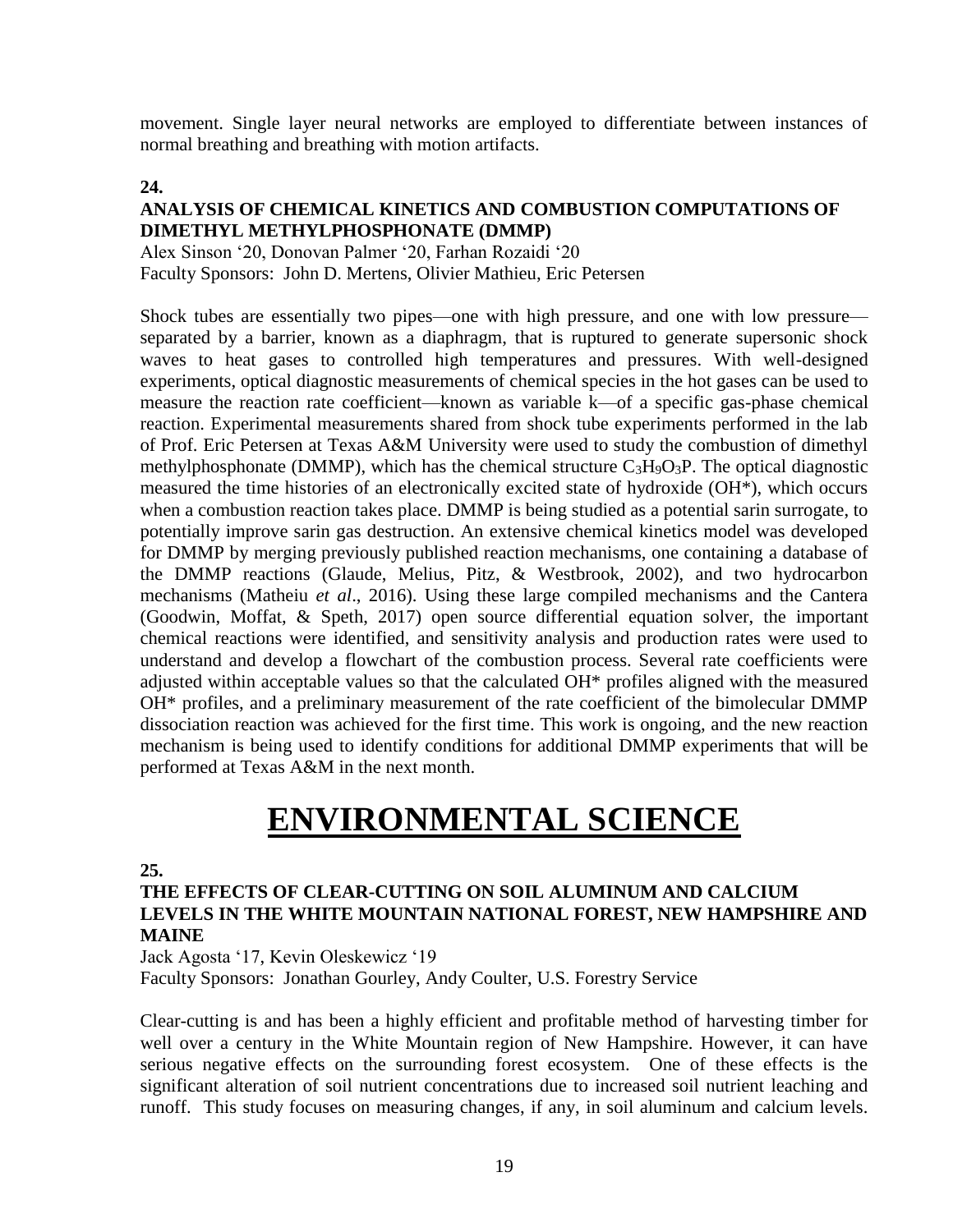Aluminum is a key nutrient for plant growth and calcium is important for root, leaf and flower stability and health. Working with the USDA Forest Service, soil samples were taken on transect lines at multiple different clear-cut study sites in the White Mountain National Forest in New Hampshire and Maine. Samples were taken from the O and B- soil horizons at each site following a series of random transects. The site are as follows: Hogsback, Millstone, and Douglas Brook. The samples were processed using acid digestion before being run through the Inductively Coupled Plasma-Optic Emission Spectrometer (ICP-OES) where aluminum and calcium concentrations were measured.

The same sites/transects were sampled and analyzed both prior-to and post clear-cutting (at both 1 and 2-year intervals) to measure and compare baseline nutrient concentrations with post clearcut nutrient concentrations under the hypothesis that measurable effects, if any, may not manifest until several months after logging operations have concluded.

#### **26.**

# **CHARACTERIZING HOW SUNLIGHT IMPACTS THE EFFICACY OF CURRENT OIL SPILL RESPONSE TOOLS**

Cassia Armstrong '18

Non-Trinity Faculty Sponsors Collin Ward, Christopher Reddy, Woods Hole Oceanographic Institution; Department of Marine Chemistry and Geochemistry

Photochemical weathering is often considered too slow to impact the efficacy of chemical dispersants applied to floating oil in the aftermath of spills. However, using the Deepwater Horizon spill as a case study, we showed that photochemical oxidation was a dominant weathering process that oxidized over half of the floating oil on time-scales of days. These rapid changes to oil chemistry by sunlight suggest that photo-oxidation could conceivably impact the "window-of- opportunity" for chemical dispersant application during the emergency phase of a spill response. Here we show that on timescales of hours to days, sunlight substantially altered the chemical and physical properties of oil, which in turn decreased the efficacy of chemical dispersants used in response to the Deepwater Horizon spill. We further demonstrate that the impacts of photochemical weathering on the dispersant efficacy of Macondo Well oil greatly outweigh the impacts of evaporation, a weathering process regularly factored into oil spill response plans. Lastly, accounting for the decrease in dispersant efficacy due to photochemical oxidation, we revised downwards estimates for the amount of oil dispersed by aerial applications in the aftermath of the Deepwater Horizon spill. Collectively, our findings strongly suggest that photochemical weathering substantially impacts the "window-of- opportunity" to apply chemical dispersants in response to future oil spills in sunlit waters.

**27.**

**ACCUMULATION OF HEAVY METALS IN GREATER HARTFORD AREA PONDS** Shane McLaughlin '19, Brendan Lynch '20, Anna Maria Imwalle '20 Faculty Sponsor: Amber L. Pitt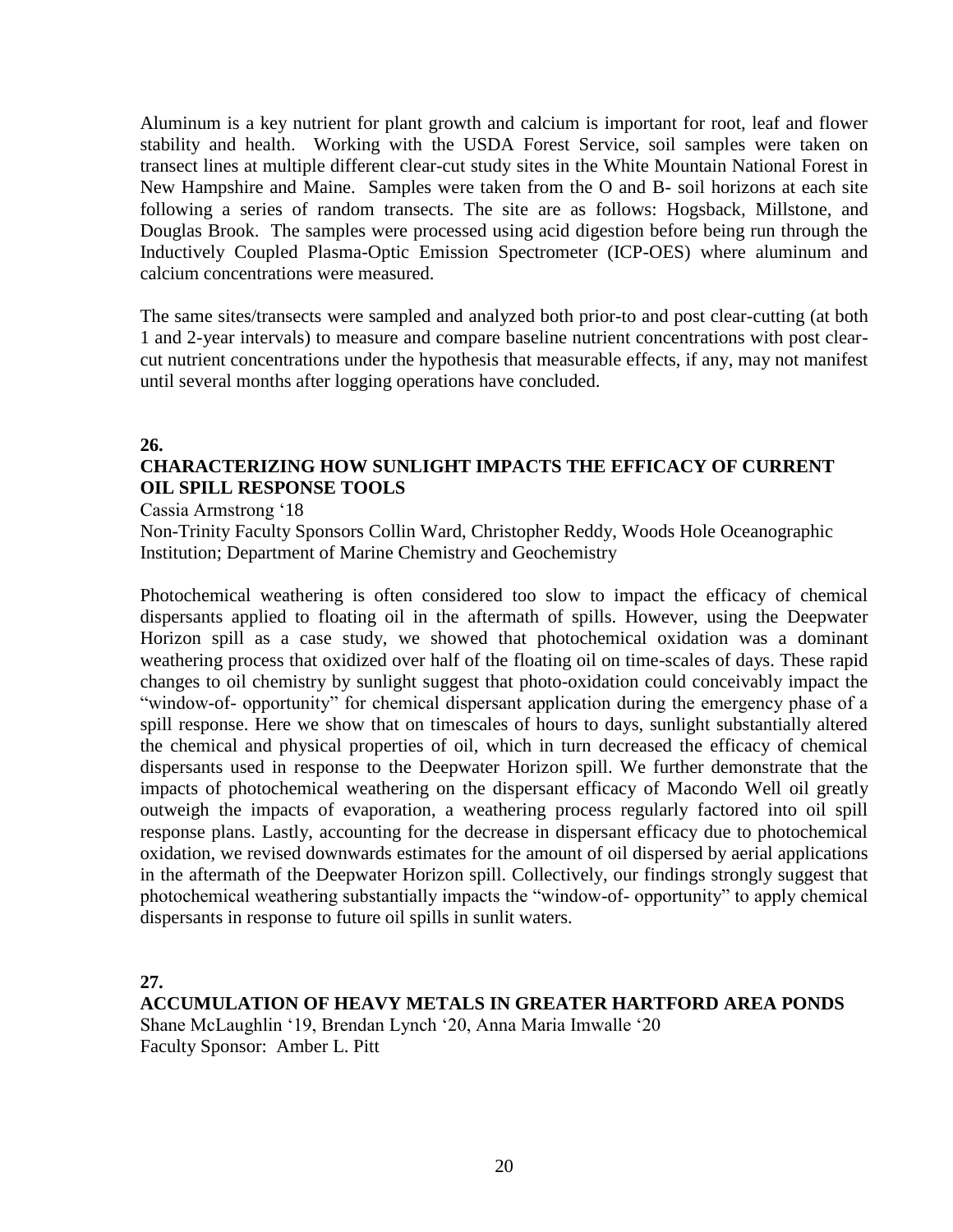Ponds in urban environments serve many purposes, including storm water catchment, recreation, and aesthetics. They are also crucial centers of biodiversity. We sought to investigate the health of ponds in the Greater Hartford Area and their suitability as wildlife habitats. We identified potential study ponds via Google Maps satellite imagery and through in-person assessment. We selected nine study ponds. We collected soil samples from three distinct sites at each pond and analyzed them for eight different metals using Inductively Coupled Plasma-Optical Emission Spectrometry and a Direct Mercury Analyzer. We compared the results to effect levels from MacDonald et al. (2000). Cadmium, copper, zinc, mercury, and lead were found above the threshold effect concentration (TEC) in multiple study ponds. Only one pond, Pope Park pond, had all three sample sites below the TEC for all metals. Only lead was found above the probable effect concentration (PEC) where adverse effects to wildlife are likely. Lead levels exceeded the PEC at four ponds in at least one sampling site, and only two ponds had all three sampling sites below the TEC for lead. While only preliminary, our results suggest potential consequences for wildlife. The metal levels found stood directly in contrast to what we expected from a visual assessment of the ponds—generally, the less aesthetically pleasing ponds had lower levels of metals than the more picturesque, naturalized ponds with vegetation and other characteristics that may attract wildlife. Wildlife may thus be attracted to ponds that do not provide suitable habitat. This could signify a threat to the health and future of these wildlife populations. Future work will include analyzing land use data and other factors that may influence heavy metal concentrations in ponds, and investigating bioaccumulation of these metals in wildlife.

#### **28.**

#### **THE EFFECT OF MERCURY POLLUTION ON TERRESTRIAL VASCULAR PLANTS** Joseph Ruggiero '19

Faculty Sponsor: Jonathan Gourley

The presence of heavy metals in soil have a significant impact on quality of soil and plant life. Previous studies have shown that the accumulation of mercury in various parts of terrestrial vascular plants will result in reduced growth and impaired metabolism. The goal of this study will be to observe and trace the accumulation of mercury within different sections of vascular plants and soil samples. Plants will be grown for approximately 6-8 weeks until maturity. Mature plants will be subjected to different concentrations of mercury over multiple trials for a varying amount of days and weeks before cultivating and dividing into three parts: the root, stem and the leaves. Previous analysis has indicated the highest concentration of Hg is measured in the roots, and the distribution of Hg was positively correlated to the root size. However, other studies have found that the distribution of Hg throughout the plant is dependent on the species observed. Therefore, it is hypothesized that the bean plants cultivated will show the highest Hg concentrations in the roots due to their fine roots and rapid metabolism. The results of this study will be applied to other research projects, which will investigate the uptake of Hg by higher order terrestrial species over elevation change within the White National Forest.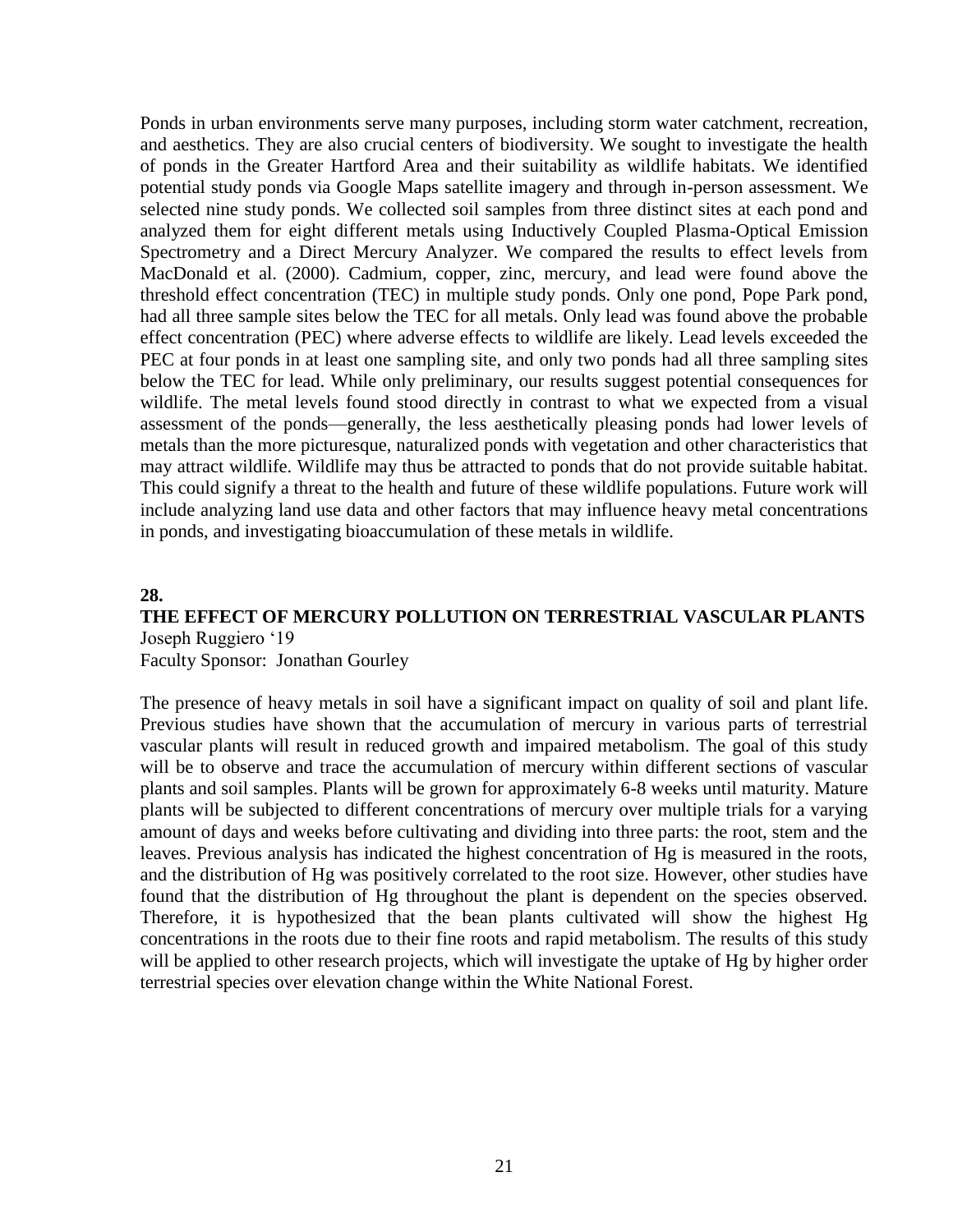# **MATHEMATICS**

#### **29.**

#### **CRAZY BIFURCATIONS: BIFURCATION AND STABILITY ANALYSIS IN A NONLINEAR MASS-SPRING SYSTEM**

Alison Adamski '19 Faculty Sponsor: Ryan Pellico

In this research, analysis of the behavior of non-linear simple harmonic oscillators was conducted. With the help of MATLAB as a programming tool, the differential equations used in this research model spring-band-mass systems. The particular focus on the parameters, which represent the different physical constants that affect the system's response, helped make novel conclusions about the stable and unstable solutions for the O.D.E.s (Ordinary Differential Equations). Utilizing Newton's Method to find solutions and varying the physical parameters, bifurcation diagrams were studied in 2D and 3D to visualize the space of periodic solutions. New solutions and complicated behavior were discovered at specific values of the nonlinear parameter. We investigated stability by studying the eigenvalues of the linearized system, and from that, more insight into the effects of parameter changes and multiple solutions for these specific O.D.E. models were gained.

#### **30.**

### **MODELING RESOURCE FLOWS WITH STATE-DEPENDENT RANDOM WALKS ON NETWORKS**

Sabina Adhikari '19 Faculty Sponsor: Per Sebastian Skardal

In this work, we introduce a state dependent random walk model to study the flow of resources through networks. Random walk models describe the trajectory of one or more random walkers through a network in subsequent time steps via certain transition probabilities that are typically assumed to remain constant. Here we allow these transition probabilities to change at each time step, specifically defining them in terms of the fraction of walkers present at network neighbors. We introduce a biasing parameter that allows us to study two cases: when walkers are preferentially funneled towards neighbors who currently have a (i) smaller or (ii) larger fraction of random walkers, i.e., towards poorer or wealthier neighbors, respectively. Quantitatively, we find that varying this parameter can either exacerbate or mitigate the inequality present when transition probabilities remain fixed. Moreover, more extreme choices of this parameter result in the typical fixed-point solution losing stability and giving rise to period-two solutions where the steady-state behavior oscillates between two states. These behaviors depend sensitively on networks structures; the fixed-point solution tends to remain stable for longer in dense networks in contrast to spare network, delaying the transition to steady-state periodic behavior.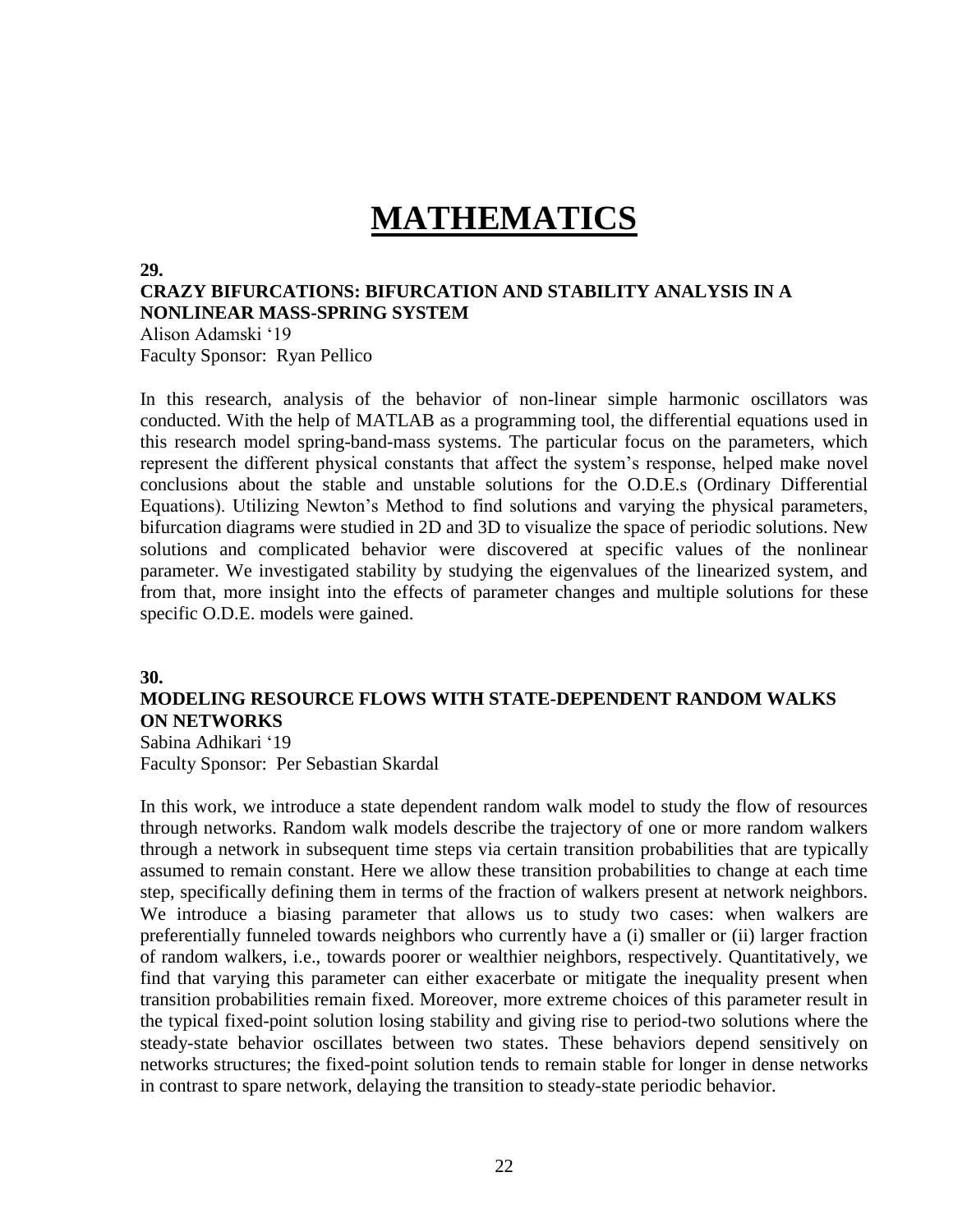# **31. SYNCHRONIZATION IN NONLINEAR HARMONIC OSCILLATORS**

Yesenia Garcia Balbuena '19, Daniel Melesse '20, Fumihiro Tamada '20 Faculty Sponsor: Ryan Pellico

Our research is focused on coupled harmonic oscillators with a phase shift parameter. Our coupled nonlinear model is based on combing two nonlinear oscillators, each with a spring and rubber band. Our model demonstrates when and how synchronization between the oscillators happens as we increase the coupling strength. It shows the angles between the large and small amplitude periodic solutions. Another model shows how varying the amplitude of the periodic forcing affects synchronization between the oscillators, in which quasi-periodic behavior was also observed. We used MATLAB to simulate and examine how the change in parameters affects these properties of the coupled system.

#### **32.**

## **SPECTRAL ANALYSIS ON GRAPHS RELATED TO THE BASILICA JULIA SET** Samantha Jarvis '19

UCONN Mathematics REU Program, National Science Foundation

We analyze the spectra of a sequence of graphs constructed from the Schreier graphs of the Basilica group. Our analysis differs from earlier work of Grigorchuk and Zuk in that it is based on a macroscopic decomposition of the graphs. This method gives precise information about the multiplicities of eigenvalues and consequently good information about the spectral measures of large graphs. It also permits a proof of the existence of gaps in the spectrum of limiting graphs.

## **33. CHAOTIC DYNAMICS OF ASYMMETRIC COUPLED OSCILLATOR COMMUNITIES**

Ryan Tassan '18, Matthew Bicknese '20 Faculty Sponsor: Per Sebastian Skardal

Coupled oscillator models and the synchronization dynamics they exhibit have a wide range of applications, ranging from cardiac pacemaker cells to the flow of electricity in power grids. In many real-world applications coupled oscillators are connected through complex networks with community structure, where two or more groups exist such that coupling is strong within each group, but relatively weaker between different groups. Here we study the synchronization dynamics of communities of coupled Kuramoto oscillators via appropriately defined order parameters as various system parameters are varied. We pay special attention to the case of three oscillator communities with varied asymmetry in the relative sizes of the communities. In particular, we show that this kind of asymmetry is enough to generate chaos in the macroscopic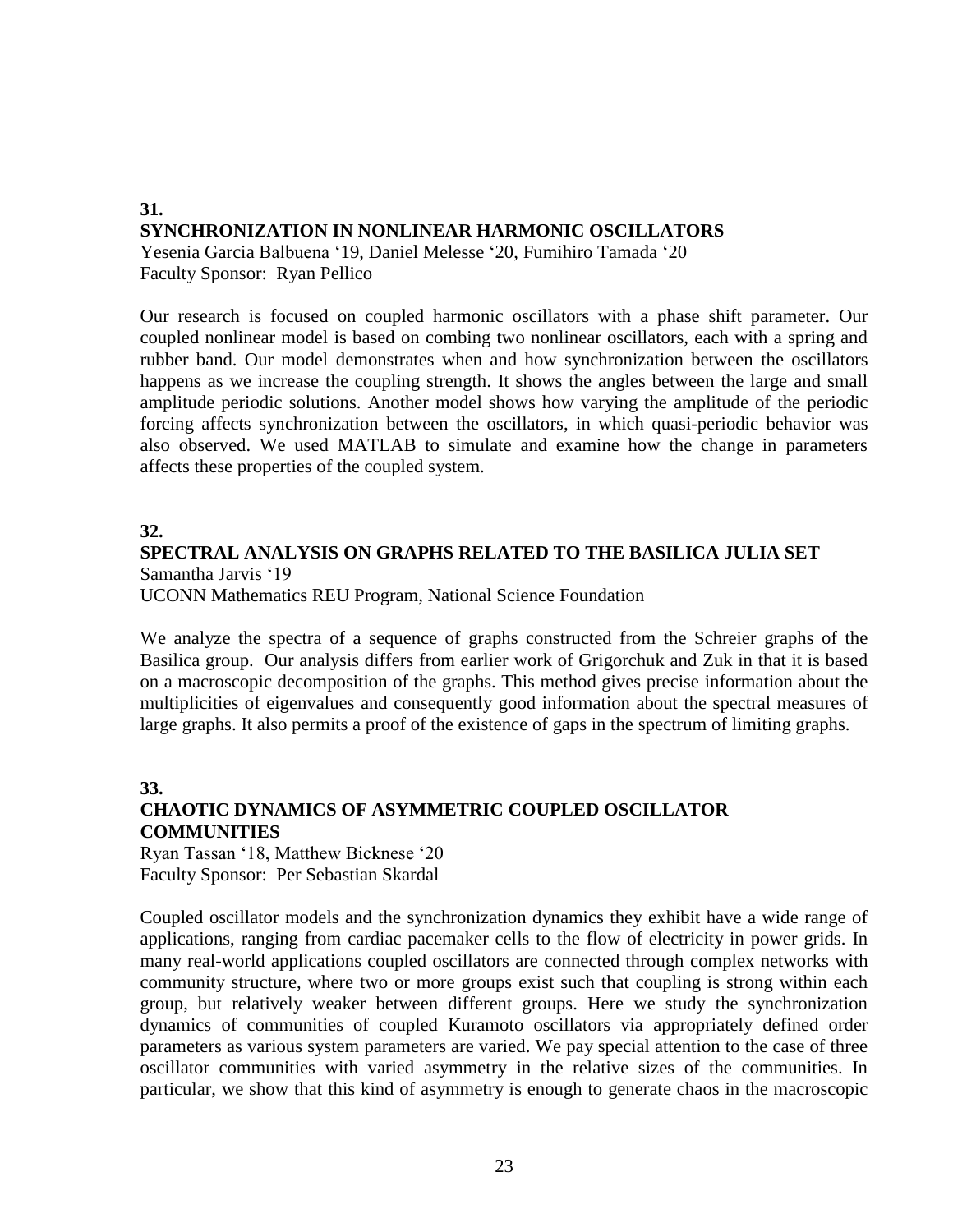system dynamics. Using numerical methods, we construct a bifurcation diagram that illustrates the routes towards chaos, e.g., through period-doubling cascades, and quantify the sensitivity to initial conditions using the spectrum of Lyapunov exponents. The Lyapunov spectrum then allows us to quantify the fractal dimension of the strange attractor in the chaotic regime.

# **NEUROSCIENCE**

#### **34.**

#### **LONG-TERM BEHAVIORAL EFFECTS OF PRENATAL EXPOSURE TO THE KETOGENIC DIET**

Amro M. Arqoub '18 Faculty Sponsors: Luis A. Martinez, David N. Ruskin, Susan A. Masino

For many women with epilepsy, the decision of which treatment options to pursue during pregnancy has critical implications both for their own health as well as their developing fetus. Fetal exposure to specific anti-epilepsy drugs (AEDs) confers a great risk for congenital malformations. The ketogenic diet (KD), a diet composed of mainly fats and low but varying levels of proteins and carbohydrates, is a non-AED therapy shown to be highly effective in treating epilepsy. The present study aims to investigate the lasting effects of prenatal exposure to the KD on social and anxiety-like behaviors in mice. In this study, adult female and male CD1 mice will be randomly assigned to either a KD or a control diet (CD)- composed of typical rodent chow diet- and then mated with an individual of the opposite sex from the same diet treatment. The young adult offspring of these mice will then be assessed for sociability, selfrepetitive behaviors, and depressive/anxiety-like behaviors. Since former research has shown that postnatal exposure to the KD improves sociability in mice, we expect that prenatal exposure will have similar effects. Moreover, we expect to replicate previous findings showing decreased depressive/anxiety-like behaviors following prenatal exposure to the KD. Improving our understanding of the lasting effects that the KD has on offspring is critical for helping prospective mothers with epilepsy choose the safest therapeutic option; furthermore, it may help uncover novel therapeutic possibilities for the KD, including serving as a prenatal preventative therapy for children at risk for developmental disorders such as autism.

**35.**

## **ANALYZING THE EFFECTS OF COCAINE AND A KETOGENIC DIET ON BRAIN NEUROTRANSMITTER CONTENT IN RATS**

Ahmad Chughtai '20 Faculty Sponsor: William H. Church

Chromatography was used to measure the neurotransmitter contents of rat brains following cocaine administration. Rat brains were dissected using razor blades and tissue samples from the nucleus accumbens, cortex, striatum, and midbrain were obtained. These samples were sonicated and filtered before being analyzed using an HPLC apparatus. Calibration standards containing known amounts of each desired neurotransmitter were created to allow for the identification of the neurotransmitters present in each sample. These standards were also used to create a calibration curve on the computer, which was then used to determine the amount of each neurotransmitter present in each sample using the Chromeleon 7.2 program.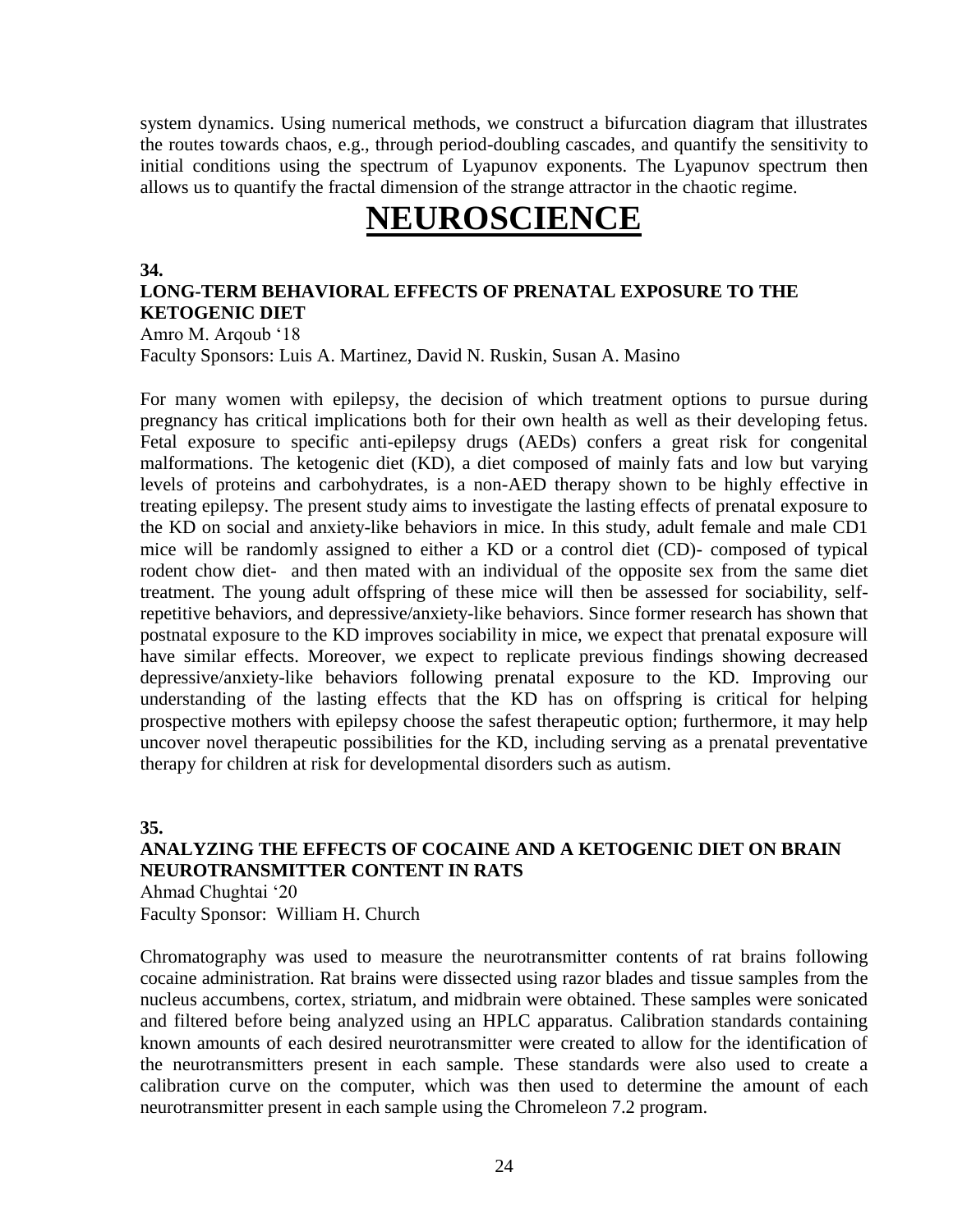### **THE KETOGENIC DIET SHIFTS CEREBROSPINAL METABOLOME AND HAS DIFFERENTIAL EFFECTS IN RESPONSIVE VS. NON-RESPONSIVE PEDIATRIC EPILEPSY PATIENTS**

Natalie R. Freedgood '18 Faculty Sponsors: David N. Ruskin, Susan A. Masino

The high-fat low-carbohydrate ketogenic diet (KD) has shown significant anticonvulsant effects in treating refractory epilepsy in children. The difficulty with understanding how the KD works in treating epilepsy has to do with the challenges in conducting controlled studies in this population. In this study we investigated the effects of the KD on refractory childhood epilepsy by analyzing their cerebrospinal fluid metabolome using metabolomic analyses. Cerebral spinal fluid (CSF) was collected from 25 children with drug refractory epilepsy from the Karolinska Hospital in Stockholm, Sweden. CSF samples were sent to Metabolon for analysis of metabolites. 271 metabolites were identified. Patients with 100% (n=5) or 0% (n=5) seizure reductions were then further assessed. Statistical analyses included a principle component analysis, ANOVA, and t-tests. Principal component analysis showed a strong effect of KD treatment on metabolites, in that the baseline and during treatment groups are well separated across component 2's correlations. Comparing responders and non-responders for the hallmark metabolic effects of KD, there was a greater elevation of ketone bodies and a larger drop in glucose in responders. These data show that KD treatment strikingly modifies the central metabolome, and that responders may have a stronger metabolic response to the KD.

#### **37.**

**36.**

### **THE MEDIAL PREFRONTAL CORTEX- BASOLATERAL AMYGDALA CONNECTION**

Tom Gitchell '18, Natalie Bruno '20 Faculty Sponsor: J. Harry Blaise

The two regions of interest in our study are the medial prefrontal cortex (mPFC) and the basolateral amygdala (BLA). We stimulated the mPFC which is responsible for complex behavior, decision making and logical reasoning. We recorded in the BLA which is responsible for autonomic responses, it is particularly known to act in emotional circumstances. A stereotaxic surgery was performed to acquire a signal with characteristics specific to the mPFC-BLA pathway. This surgery is new in our lab and therefore much of our time this summer has been concentrated on finding consistent methodology to acquire a successful and consistent signal in each attempt. The signal we are looking for has a unique feature of a negative peak at a latency of 25ms. To carry out these surgeries electrodes are created including the ground/reference electrode, stimulating/bipolar electrode and recording/monopolar electrode. Once the electrodes are created the experimenters may start their surgery. The rat is put under anesthesia using initially isothesia liquid to relax the rat and then is injected with a mixture of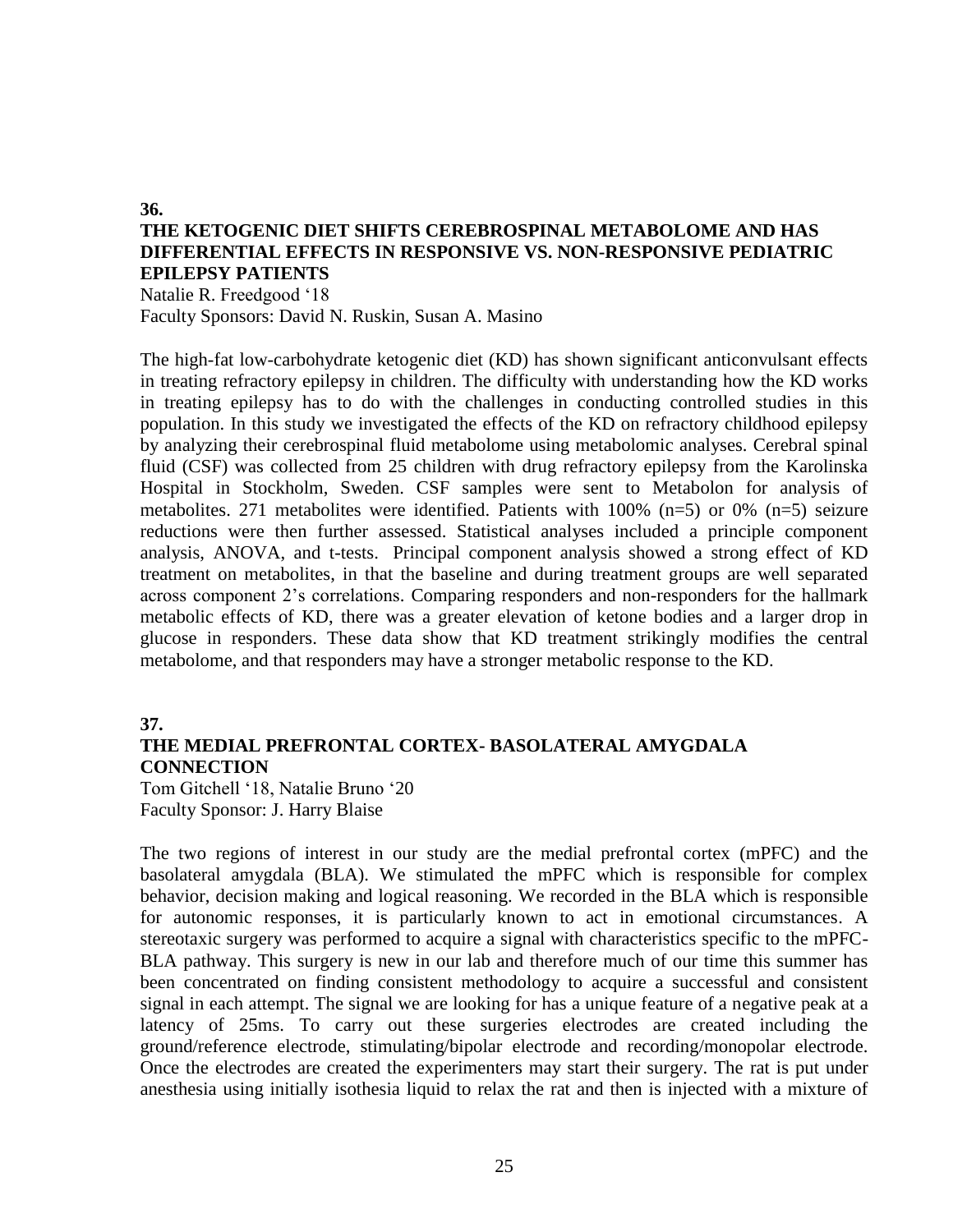ketamine anesthetics at the intraperitoneal site and is then prepared for surgery. An incision is made and the skull of the rat is cleaned to the point where Lambda and Bregma can be identified. Lambda and Bregma are reference points as to where to implant the electrodes. Once the electrodes are in place, they are capped with dental cement and the rat is left for five to seven days to recover. Histology was performed to verify the location of electrode implant. With the connection between the mPFC and BLA established we can begin LTP recordings to find control data. We then hope to assess how various types of stress impact this synapse. In conclusion, we established a consistent and successful methodology for a surgery that examines the synapse between the mPFC and BLA.

#### **38.**

#### **TREATMENT MODULES FOR PROSPECTIVE MEMORY TRAINING POST TBI**

Anna Hackett '20, Anna Lee '20 Faculty Sponsor: Sarah Raskin

Traumatic brain injuries (TBI) can lead to numerous difficulties in daily live. One major side effect of TBIs are loss of prospective memory function, or in other words, "remembering to remember." The goal of this study was to make a series of treatment modules that patients and practitioners could use as training guides to improve prospective memory in people with brain injury. The memory of each patient is first tested using the Memory for Intentions Test (MIST) a standardized test of prospective memory. Based on the results, the participant would then begin whichever module was determined to be best suited for his or her condition working from their baseline determined from the MIST. Seven modules were created: Enactment, Visualization, Increasing Cognitive Load, Increasing Cue-Intention Relatedness, Decreasing Cue Focality, Implementation of Intentions, and Time Perception training.

#### **39.**

### **EFFECTS OF THE KETOGENIC DIET ON BEHAVIORAL RESPONSES TO COCAINE IN MALE AND FEMALE RATS**

Meghan Lees '18

Faculty Sponsors: Luis A. Martinez, Susan A. Masino, David N. Ruskin

Abstract: The ketogenic diet (KD) is a high fat, low carbohydrate and adequate protein formulation that has traditionally been used as a treatment for epilepsy; however, there is growing evidence that this diet has broader therapeutic potential due to its diverse, positive effects on nervous system function. Recent drug addiction studies suggest that activation of the brain adenosine system decreases behavioral responses to many drugs of abuse, including cocaine. Given that one consequence of the KD is an increase in brain adenosine, we sought to address whether the KD has potential as a novel therapy for drug addiction. In this study, male and female Sprague-Dawley rats were placed on a strict 6.6:1 (fat:[carbohydrates+protein], by weight) KD or control diet at 5 weeks of age and then maintained on those diets for 3 weeks prior to behavioral testing. During testing, rats received daily i.p. injections of cocaine (15 mg/kg/ml) or saline vehicle for one week, were abstinent for a subsequent week, and then all animals received a final challenge injection of 15 mg/kg/ml cocaine. Our preliminary results indicate that both males and females on the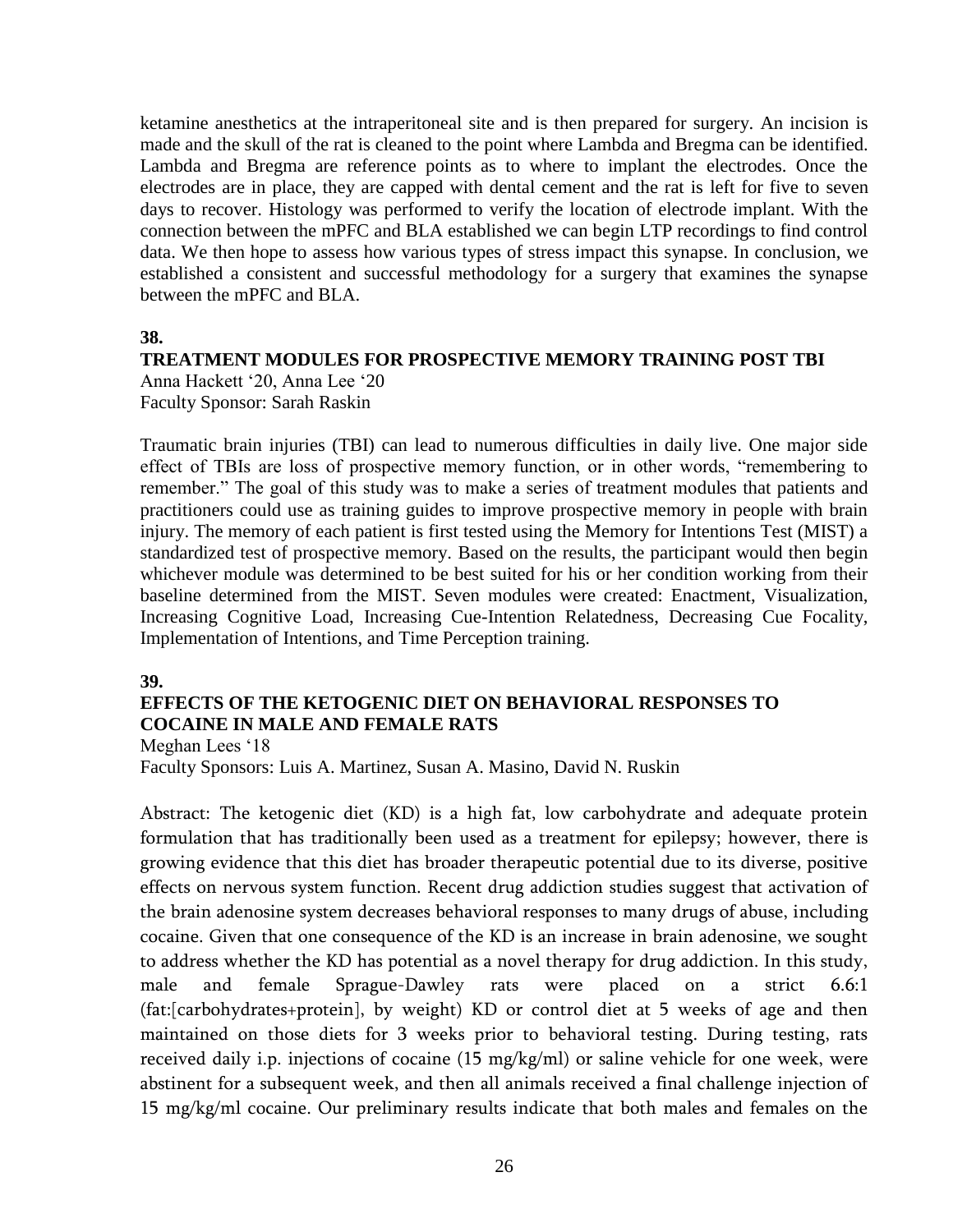KD showed a less robust increase in ambulatory activity and stereotyped responses as would normally be expected following repeated cocaine injections. These results suggest that the KD may indeed hold potential as a therapy for drug addiction. Future studies will focus on how the KD affects the reward pathway using conditioned place preference to cocaine, as well as exploring the neural mechanisms underlying the behavioral effects of this diet. **40.**

### **ANALYZING THE EFFECTS OF PROBIOTICS ON SUPEROXIDE PRODUCTION BY HUMAN NEUROBLASTOMA CELLS**

Morgan McKeown '20 Faculty Sponsor: William H. Church

Lifestyle (exercise) and nutrition (supplements, low calorie diets) have been implicated in maintaining appropriate cognitive function as humans age. As a result, understanding the mechanism(s) by which neurons are protected from toxin-induced neurodegeneration can provide useful information regarding these health benefits. This research project characterized an assay for an important measure of cellular health: mitochondrial superoxide radical (mSOR) production. SH-SY5Y neuroblastoma cells were subjected to hydrogen peroxide treatments and mROS levels were quantified using a commercially available kit. Following a 30 min. treatment with  $5\mu$ M H<sub>2</sub>O<sub>2</sub>, mSOR generation was attenuated with increasing concentrations of a probiotic plant dietary supplement (72hr pre-treatment; Immunity©, BodyandEden ) These results provide interesting preliminary data regarding the utility of using mitochondrial generated superoxide radical to explore neuroprotective mechanisms in a human neuroblastoma cell line.

#### **41.**

## **CONCENTRATION-DEPENDENT ASCORBIC ACID DECREASES CELL VIABILITY IN UNDIFFERENTIATED SH-SY5Y CELL LINE**

Georgia M. Mergner '18 Faculty Sponsor: William H. Church

Previous research in this lab has shown that ascorbic acid treatment is neuroprotective in differentiated SH-SY5Y cells. However, the use of ascorbic acid treatment in undifferentiated SH-SY5Y cells resulted in loss of cell viability as it acts as a pro-oxidant rather than antioxidant. This study sought to reproduce previous results using a new cell viability protocol based on literature discussed over the course of the summer. SH-SY5Y cells were grown in 96 well plates to 30-40% confluence over the course of 3 days. Undifferentiated cells were then treated for 1 hour with varying concentrations of ascorbic acid  $(0, 0.2, 0.5, 1, 1$  and 2 mM). Cell viability was determined using a commercially available fluorescent assay (LIVE/DEAD Viability Cytotoxicity Assay Kit; Molecular Probes). Fluorescent microscopy was used to assess viability assays. Results indicate that percentage of cell death using ascorbic acid was concentration dependent. Higher concentrations and differentiated cells need to be analyzed in order to confirm significance of results.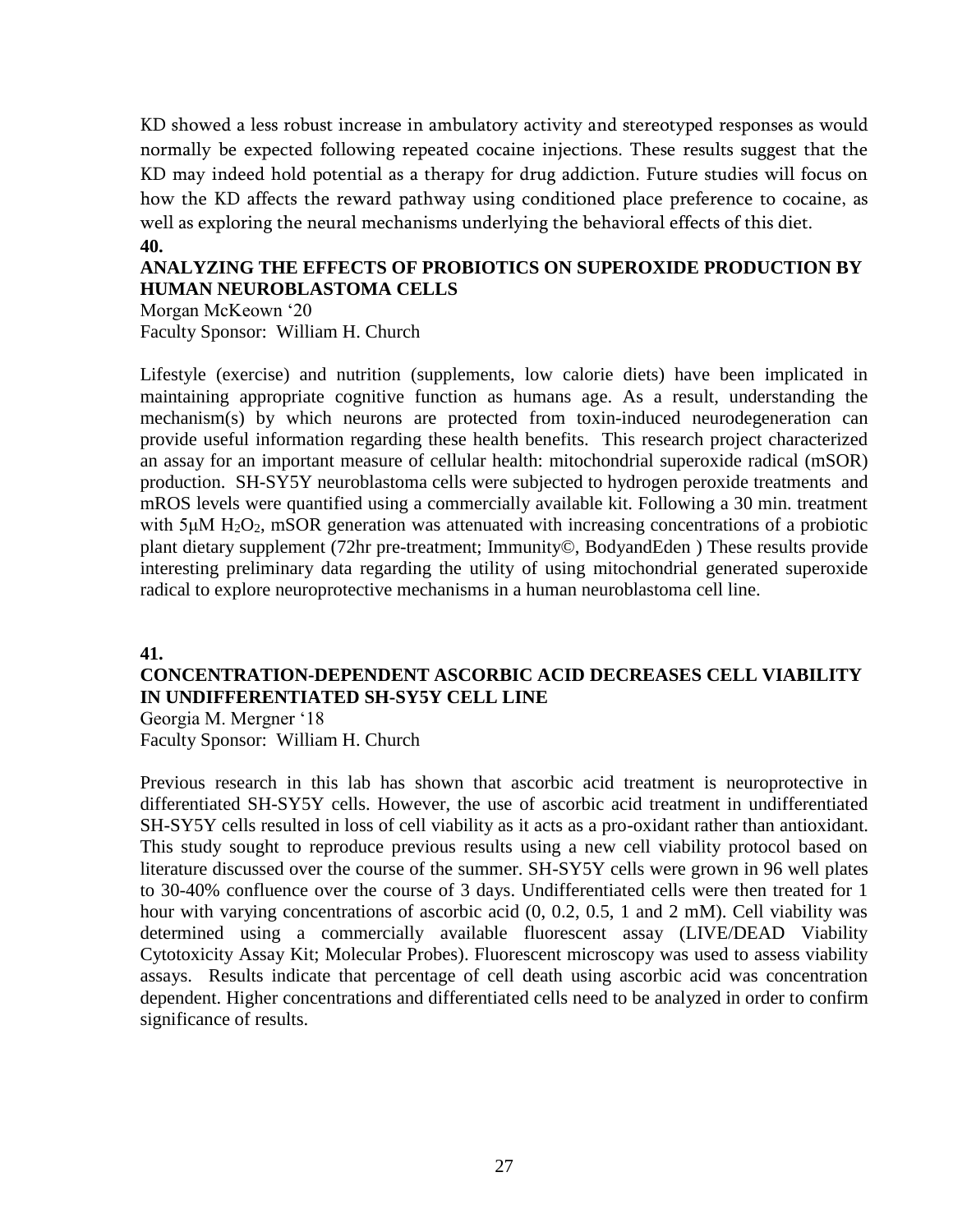# **KETOGENIC DIET IMPACT ON SOCIAL & REPETITIVE BEHAVIORS IN AN AUTISM MODEL OF MICE**

Mira Nakhle '20, Roxana Alvarez '20 Faculty Sponsors: Susan A. Masino, David N. Ruskin

In animal studies, it is important to have a quantifiable method of analyzing behavioral changes. Behavioral evaluation is vital when using animals to study human illnesses with both behavioral and biological components. Video scoring is a crucial way to evaluate behavioral abnormalities by allowing for isolation of desired variables. The scoring process consists of recording a rodent in a certain environment and later analyzing the behavior throughout a specific time frame. This form of analysis allows for thorough observation of subtle differences in behavior that might be missed when watching behaviors in real time. This form of testing is ideal for behavioral analysis as it is able to be completed without human interaction or proximity which could potentially influence test results. In this study, the data collection technique has allowed for the analysis of social and repetitive behaviors in an autism model, BTBR mice. Of particular interest is if the ketogenic diet (KD) can reverse or minimize the decreased social and increased repetitive behaviors typically associated with the condition. This is done by comparing the amount of time that a subject mouse spends with a stranger mouse versus the amount of time it spends on its own. Additional forms of measurement include comparing time spent with frontal contact on a corral as well as time spent grooming under various circumstances. It was expected that the ketogenic would improve the severity of the autistic behaviors, however none of the three methods of measurement used showed any significant differences between control diet and KD results. Potential explanations for this outcome could be a weakening of the phenotypic traits of the BTBR mice due to a large generational distance from original breeding animals, or irregularities in the conditions of the environment in which the mice live.

**43.**

**42.**

## **THE EFFECTS OF KETOGENIC DIET ON APOMORPHINE-INDUCED STEREOTYPED MOTOR BEHAVIOR IN MICE**

Lillian Russo-Savage '18, Khaoula Ben Haj Frej '18 Faculty Sponsors: David N. Ruskin, Susan A. Masino

The ketogenic diet (KD) has been implicated as a method of reducing repetitive behaviors expressed by different models of autism in mice. Dopamine receptor agonists have also been used to induce repetitive behaviors in mice. In addition, it has been demonstrated that KD increases adenosine levels in the brain, which is known to have an antagonistic relationship with dopamine. The present study explores the possibility KD could decrease repetitive behaviors induced by the dopamine receptor agonist apomorphine in different mouse strains. Four different mouse strains (C57 wild-type, C57 adenosine receptor 1 knockout, BTBR, and EL) known to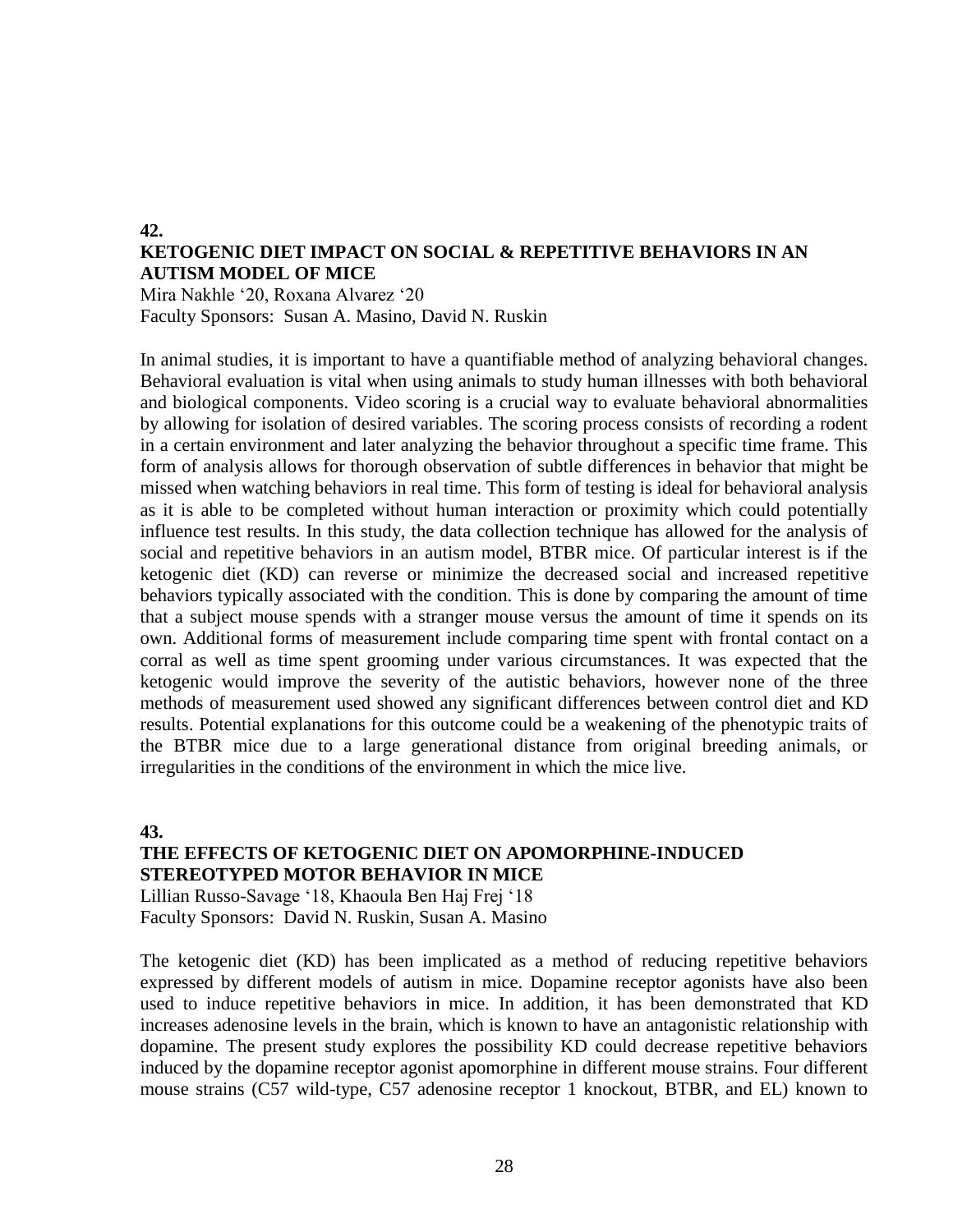express different levels of stereotyped autism motor behaviors were placed on either a control diet or KD for 3 weeks before behavior testing. After habituation to the test apparatus and 10 minutes of baseline filming, the mice were injected with apomorphine (3.0 mg/kg), and filmed for another hour. Roughly 120 mice have been filmed and scored so far. Scoring will continue and additional animals injected throughout the semester.

#### **44.**

### **USING AUDIOVISUAL TRAINING FOR PATIENTS WITH HEARING LOSS: TRANSITIONING FROM CI SIMULATION ON COLLEGE STUDENTS TO CLINICAL PARTICIPANTS**

Rachel Scheub '20, Anneliese Pedro '20 Faculty Sponsor: Elizabeth Casserly

Patients that are profoundly deaf can use electronic aids to partially restore hearing, but in order to adapt to these aids, training programs are needed to teach patients how to hear with their devices. The overall research goal is to develop a more interesting and effective training program to fit that need. An audiovisual program using clips of TV interviews was first tested on college students by simulating a cochlear implant, and results from the first experiment demonstrated that this interview-based program was effective enough to proceed to a clinical experiment. To ethically apply the two hour long auditory training program to clinical patients above the age of 54, the program has to be genuinely interesting to the patients, and consisting of follow-up episodes to last the period of training. Secondly, a few clinical patients are needed to participate in the current auditory training program that was tested on college students to gauge how well clinical patients respond to those specific video clips used. Therefore, to prepare for a clinical trial, we created and administered a questionnaire that asked participants above the age of 55 open-ended and 'Yes or No' questions about their preferences for specific television programs and channels. The results showed that the target age group enjoys watching comical television programs such as Ellen, and news programs. This data can be used to meet the research goals- ensure that the extended training program (currently in development) is interesting, and will constitute multiple sessions over a period of time. We also began testing the existing program's application to clinical participants with hearing loss. Future research is needed to expand on the clinical pilots and transform it into a valid clinical study.

# **PHYSICS**

#### **45.**

**COINCIDE – DIGITAL DATA ACQUISITION OF MULTI-PARTICLE EVENTS** Stephen J. DeMonico'17, Aashwin Basnet'19, Alex Bellas'20 Faculty Sponsor: David Branning

In nuclear, particle, and optical physics experiments, pairs of particles are often detected simultaneously or "in coincidence." For instance, this technique is particularly important in the study of photons that exhibit quantum entanglement. There are many existing solutions to this problem, but their usability and functionality correlate directly with cost, leaving most devices outside the means of small educational labs, such as one might find here at Trinity. However, the recent explosion of inexpensive and powerful DIY electronics enables the development of an alldigital coincidence counter with a low price-point and a full-featured stand-alone interface. The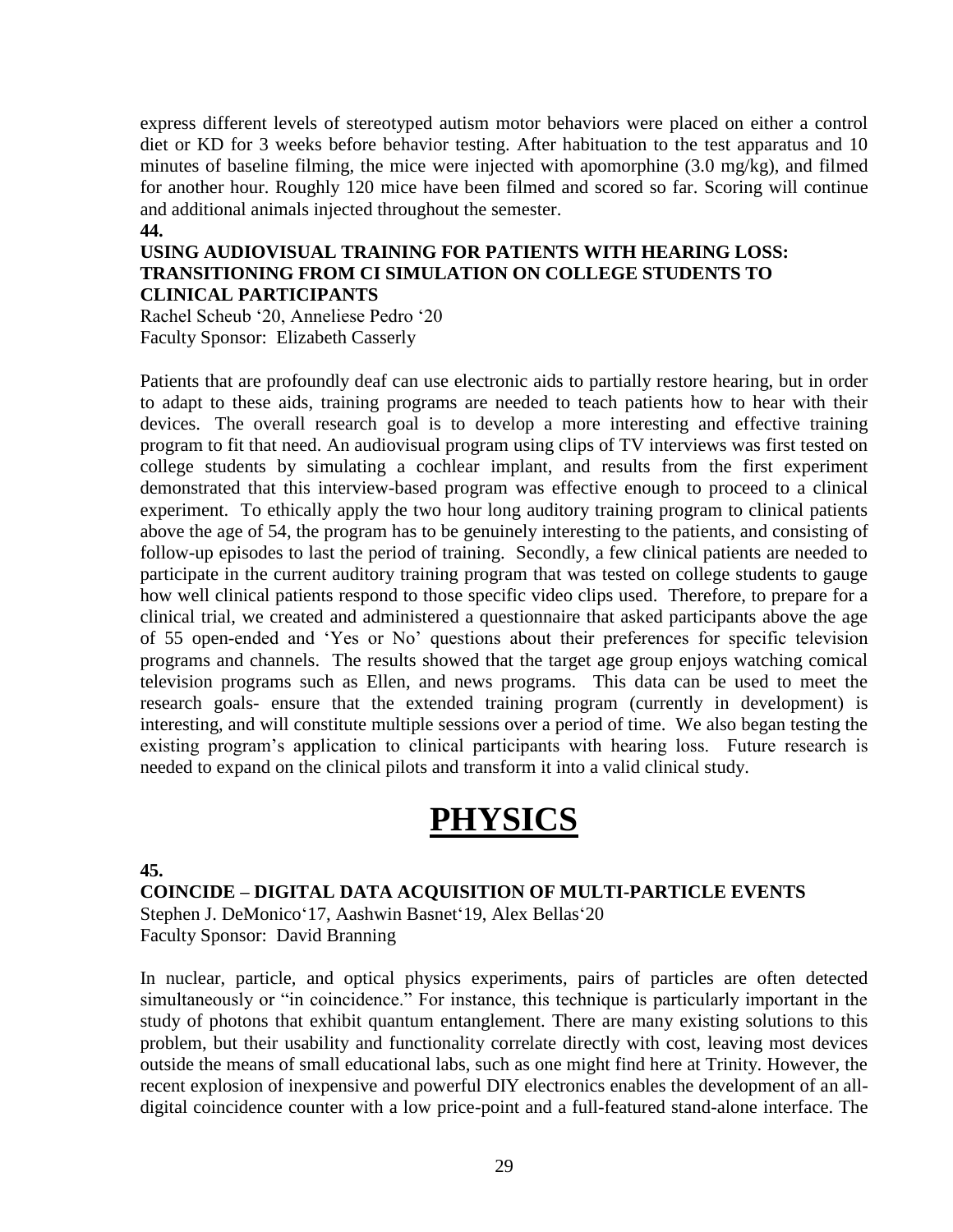proposed device will offer a touch-screen interface for quick and convenient alterations in the lab as well as a LABVIEW-based program designed for more advanced data analysis.

#### **46.**

### **ROOTED BINARY TREE MODEL FOR MECHANICAL PROPERTIES ANALYSIS OF ACYCLIC VASCULAR NETWORKS**

Christopher Giottonini '19

Non-Trinity Faculty Sponsor: Peter Yunker, Jonathan Michel, Georgia Tech

Research done at Georgia Tech by Shane Jacobeen in collaboration with Dr. Will Ratcliff and others in the Yunker Lab has led to a more thorough understanding of organism evolution to multicellularity through a biophysical lens. A genetic mutation of the *ACE2* gene in baker's yeast *Saccharomyces cerevisiae* impedes separation of cells during mitosis and leads to the development of branching networks in snowflake yeast clusters. These clusters exhibit mechanical properties uncharacteristic of normal bulk materials which motivate our efforts to reveal the fundamental physics underlying networks similar to those found in snowflake yeast. We have developed a versatile program to generate binary rooted tree networks to serve as a strong groundwork for continued research into the mechanical properties of acyclic vascular networks. Furthermore, we present the *Spatially Disjoint Binary Tree Condition*, a novel approach to bound our network construction program and guarantee non-overlapping networks. Research into demystifying the mechanics of these networks is ongoing and we provide insight into our current and planned mechanical properties analysis utilizing the Finite Element Method.

# **PSYCHOLOGY**

#### **47.**

#### **THE INFLUENCE OF EXOGENOUS CUES ON VISUAL ATTENTION** Carty Campbell '18

Faculty Sponsor: Michael A. Grubb

Research was conducted to examine the cost and benefits of exogenous visual attention, a type of attention considered to be automatic or reflexive, driven by an external stimulus. An example of exogenous attention would be if you saw lighting in the sky, and you noticed it without looking at it. In this example, the lighting would be considered an exogenous cue. The central focus of the study was to examine the effects of two baseline cues, a distributed cue vs. a central cue, used in many attention studies. An example of a distributed cue is when 2 flashes go off, left and right on a screen before a stimulus appeared. It would be considered a central cue if the flash appeared in the center of the screen before a stimulus appeared. Both examples are considered to neutral cues because they do not favor either the left or right side or indicate where the stimulus will appear. In order to determine which cue serves as a more naturalistic baseline/neutral cue, the accuracy and reaction time were compared for all participants in a two-alternative forcedchoice visual task  $(n=22)$ . It was hypothesized, in line with much previous research, that there would be significant difference in accuracy and reaction time, when comparing invalid vs valid cues, and this would verify that our procedure was capable of producing a significant cuing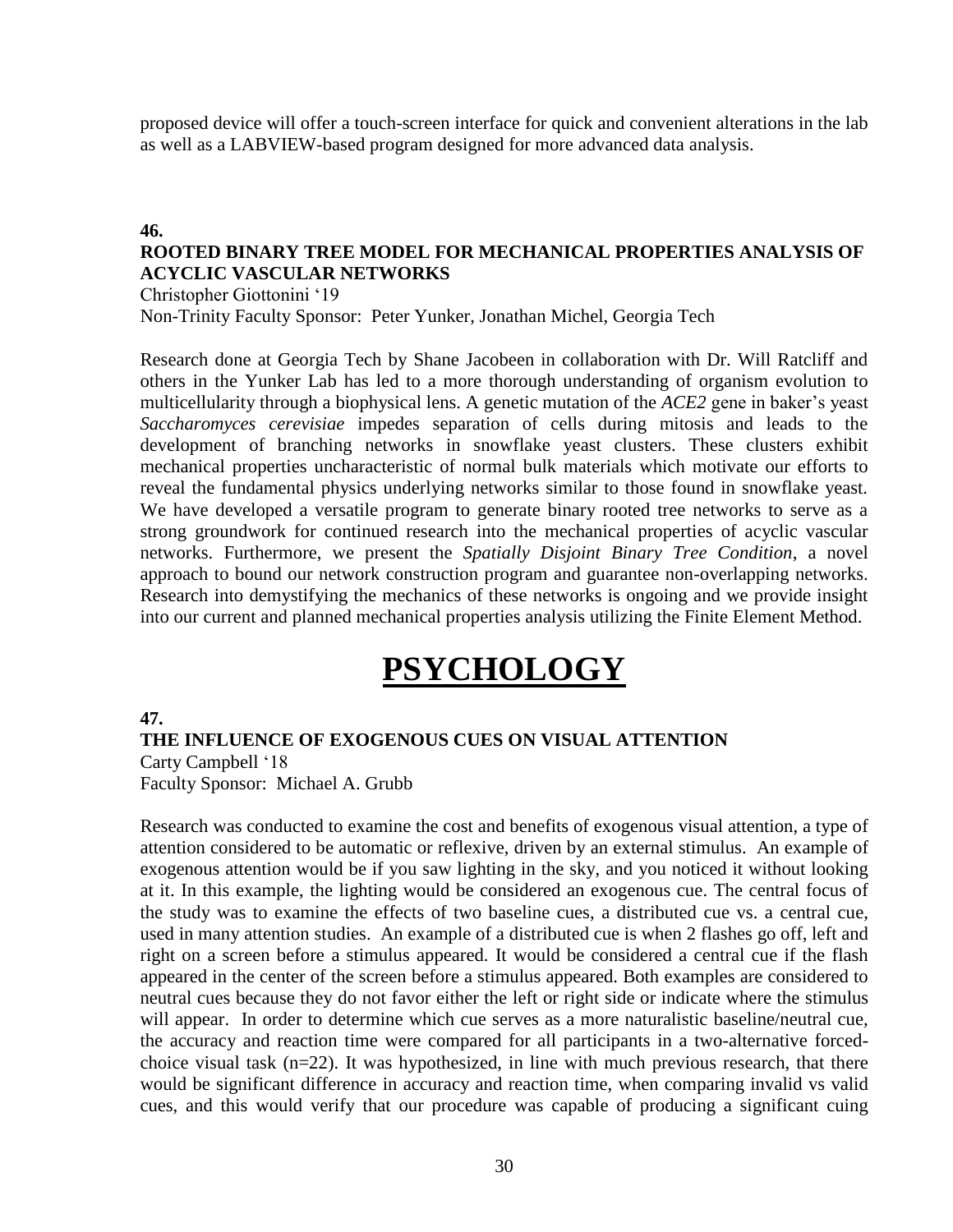effect. The results for invalid vs valid accuracy and reaction time had a p-value less than .05, indicating that participants answered more accurately and faster in the presence of valid cues vs invalid cues. For the experiment, all participants (n=22) were ask to sit at a computer screen, and to record their answers using a keypad. In the beginning of the experiment, participants were asked to stare at a fixation point on the screen and this stage of the experiment was considered to be the fixation period. The fixation period lasted for 1000 milliseconds, and was followed by another period, where the participant would be expose to either a valid, distributed, neutral, or invalid cue for 33 milliseconds. Participants would then experience a 67 milliseconds interstimulus interval, followed by interval (17 milliseconds), where participants would be exposed to two gradients, left and right of the fixation point. The gradients would be either rotated counter clockwise or clockwise. Shortly after, a response cue appeared either left or right, indicating which gradient orientation the participant had to record. The last interval was a feedback loop notifying the participants whether they recorded the orientation correctly. There were a total of 10 block with 96 trials within each. A 2 tailed paired t-test was used to test the differences between the two averages of accuracy, distributed vs central. P-value was less than .05, indicating that there was a significant difference between the two cues. Participants were able to respond more accurately in the presence of a distributed cue but not necessarily faster. Previous visual attention research has used both kinds of cues as baseline conditions to estimates of costs and benefits of visual attention, without considering that they may differ. Future projects will work toward assessing which cue is a better reflection of a neutral attentional state.

#### **48.**

#### **DOES HOMETOWN OF STUDENTS MATTER AT INTER-DISTRICT MAGNET SCHOOLS? DIFFERENCES IN STUDENTS' METACOGNITION, MOTIVATION, AND ACADEMIC PERFORMANCE**

Daisuke Katsumata IDP; Phuong (Kelly) Nguyen '19

Faculty Sponsors: Dina Anselmi, David Reuman, Debra Avery, Andrea Heller, Timothy Roarty, and Chris Ewing

Inter-district magnet schools face challenges that are unique to serving a student population from diverse backgrounds that are not typical in more traditional school districts. Our study looked at key differences in socio-economic status (SES), metacognition, motivation, and grades among select  $6<sup>th</sup>$  through  $8<sup>th</sup>$  grade students at one inter-district magnet school that serves the greater Hartford region in Connecticut. Metacognition and motivation were assessed using a variety of student self-report measures, as well as teacher ratings. SES indicators were measured in aggregate using the District Reference Group (DRG) classification system. Our results indicated a consistent trend in which students from more affluent districts had higher metacognition and motivation across a variety of measures, as well as better grades. Identifying such effects of hometowns is especially important at an inter-district magnet school because its mission revolves around addressing racial and socio-economic isolation of the districts it serves. District and statelevel assessment initiatives focus on students' academic performance, but not directly on students' metacognition and motivation. Our study provides teachers and school administrators with new information about students that may be helpful in designing and implementing effective pedagogies for a demographically heterogeneous student population. It is important to note that our findings compared students according to the districts they came from without accounting for individual differences within those districts. There are also notable limitations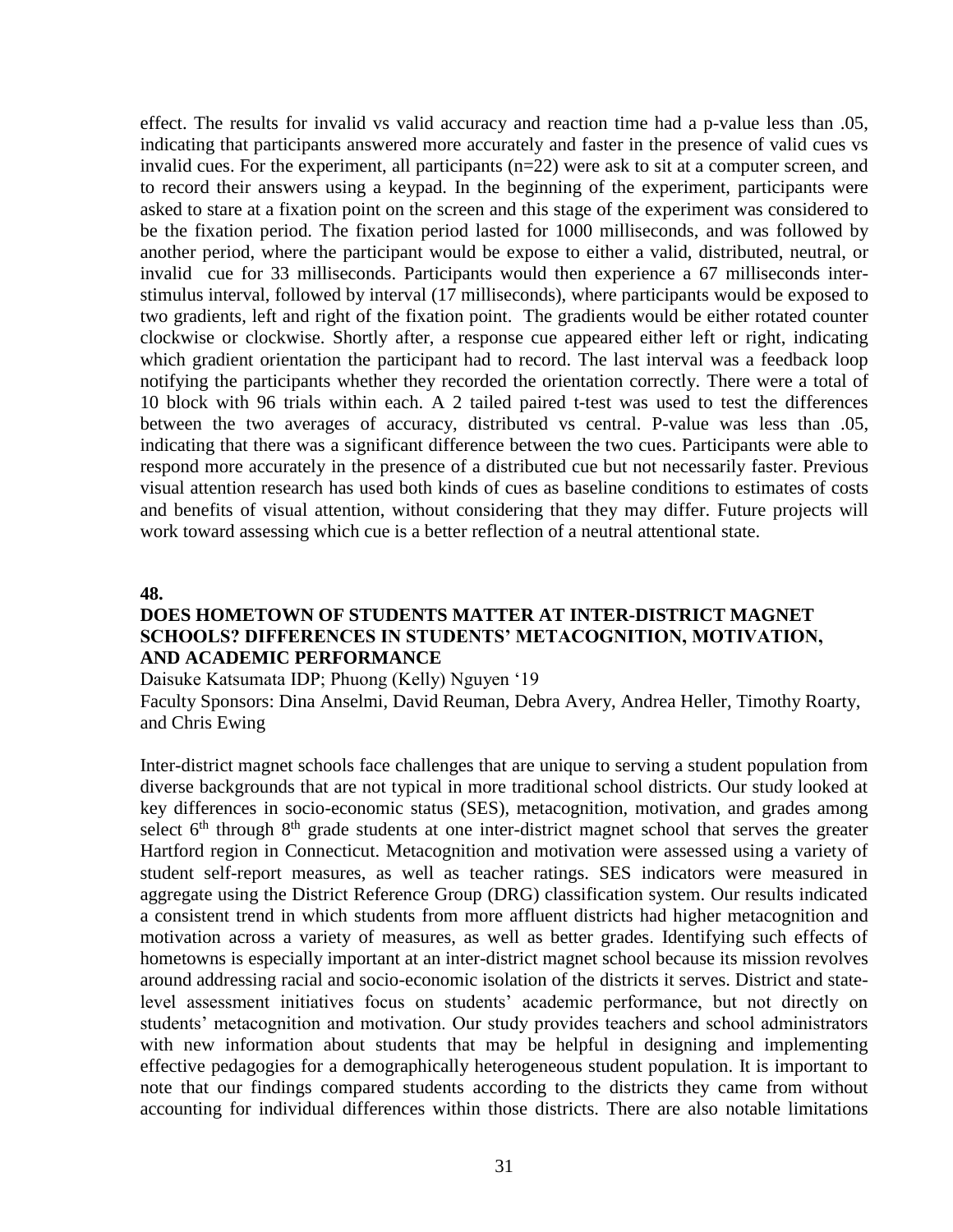with respect to potential biases related to self-report measures, and our sample only included classes from select teachers from a single school.

#### **49. MIRROR MIRROR ON THE WALL: WHAT WE KNOW ABOUT MIRROR BEHAVIOR**

Brii Kuzmickaite '18 Faculty Sponsor: Elizabeth Casserly

Growing up in the West means growing up in an environment that has mirrors everywhere. Despite this, scientific evidence regarding how they affect behavior is sparse. This project aimed to find out what is known about mirrors' influence on behavior and also to observe the differences directly, in various circumstances.

Only a few animals (chimps, orangutans, etc.) have been observed to recognize themselves, using the mirror-mark test. In human children, mirror recognition seems to start around the age of 18 months but can vary. Those two areas – self-recognition in human development and across species – are the most researched, whilst other areas are inconclusive. We summarize findings regarding task effort, mirror use in disorders such as body dysmorphia, and reports of negative self-image post mirror-viewing.

Direct observations, especially in areas where mirrors are expected (e.g. commercial areas) were also conducted. In such areas, people seemed to avoid looking at the mirror unless they had to. When a mirror was unexpected, it seemed almost everyone looked at the mirror.

Finally, in a pilot study designed to document mirror-related behavior in the laboratory, participants were asked to memorize a monologue near a mirror while their behavior was recorded. We found that people avoided looking at the mirror directly, although most faced it without looking, and that accuracy varied mostly as a function of time taken to memorize.

It seems that we use our schema of an environment in order to subconsciously decide whether to avoid looking at a mirror or to directly look at it, and it does seem to play some part in changing behavior due to this. For future research, situations in which a mirror is ignored versus specifically looked at could be studied, and how this changes behavior.

#### **50.**

### **INTER-TRIAL EFFECTS MODULATE RESPONSE TIME VARIABILITY WHEN MONETARY REWARD IS ON THE LINE**

Benjamin M. Liske '20, Kalsang W. Sherpa '20 Faculty Sponsor: Michael A. Grubb

It is commonly observed that physically salient stimuli capture attention. However, even nonsalient stimuli capture attention if associated with monetary reward. In order to study the latter phenomenon, known as value-driven attentional capture, one particular protocol has been used in